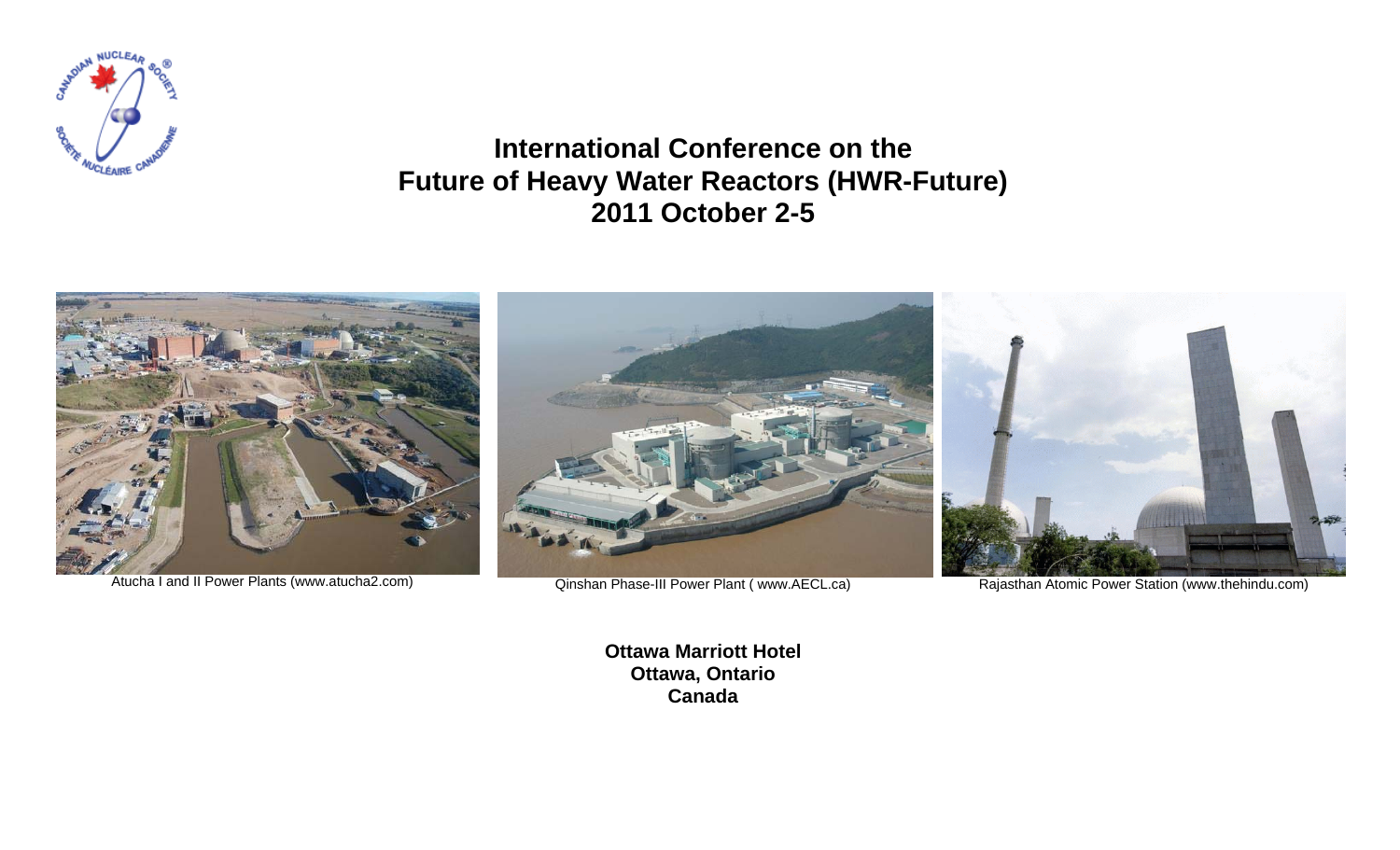

**Our Sincere Appreciation to** 



AECL Nuclear Laboratories **Candu Energy Inc.** Government of Canada **ISO Isowater Corporation** 







## **Co-Sponsoring Agencies and Societies**



 $\blacksquare$   $\blacktriangle$ **International Atomic Energy Agency** 

Atoms for Peace







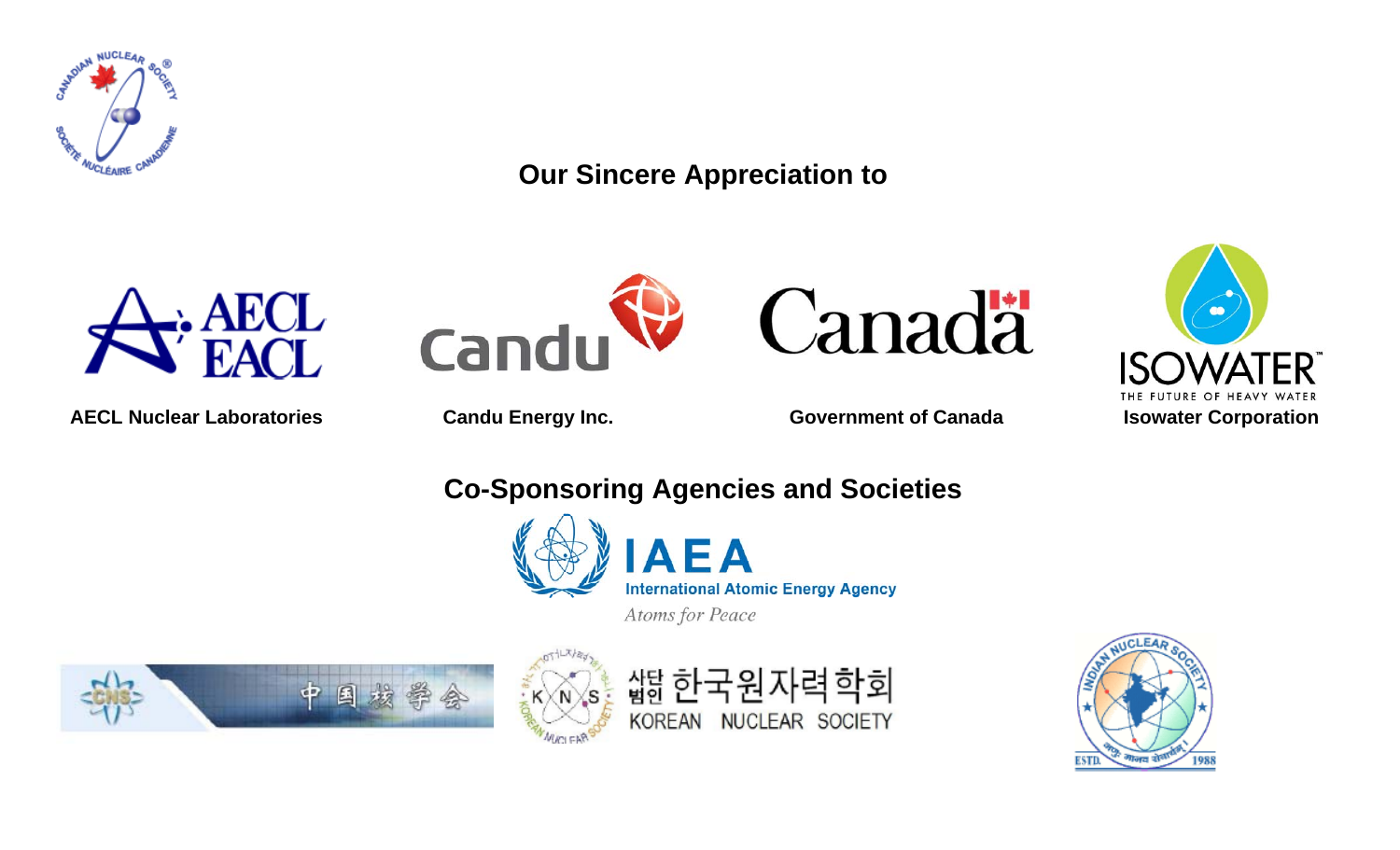**Sunday 2011 October 02 16:30-18:00 Registration**

# **18:30-20:30 Opening Reception**

**Room: Summit**

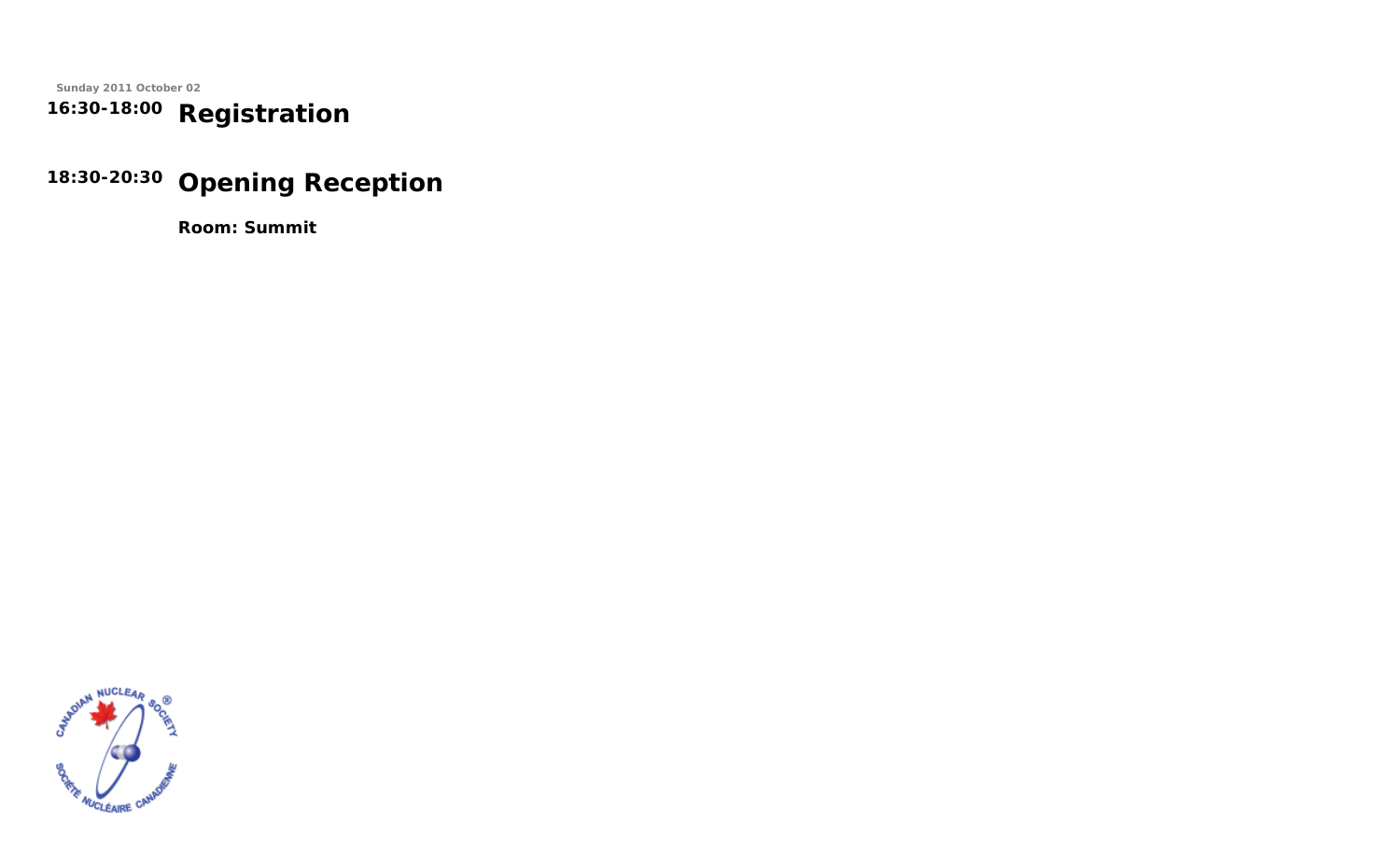### **07:00-08:00 Continental Breakfast (North Ballroom)**

## **08:00-10:15 Opening Plenary**

### **Room: North Ballroom**

**Chairs:** 

- **Derek Lister** (University of New Brunswick)
- **Soo-Sung Kim** (Korea Atomic Energy Research Institute)

## **08:00-08:10 WELCOMING ADDRESS**

• **Jonathan Will, Director General, Electricity Resources Branch, Energy Sector, Natural Resources Canada** 

## **08:10-08:35 PLENARY TALK 1**

**The Future of Heavy Water Reactors – Candu Energy Perspective** 

• **Jerry Hopwood** (Candu Energy Inc.)

### **08:35-09:00 PLENARY TALK 2**

## **AECL Nuclear Laboratories –Continuing the Path of Science and Technology Innovations**

• **Bill Kupferschmidt** (AECL Nuclear Laboratories)

### **09:00-09:25 PLENARY TALK 3**

## **IAEA Programme to Support HWR Technology Development**

• **Jong Ho Choi** (International Atomic Energy Agency)

## **09:25-09:50 PLENARY TALK 4**

## **Canadian Gen-IV Heavy Water Reactor Development Program**

• **Daniel Brady** (Natural Resources Canada)

## **09:50-10:15 PLENARY TALK 5**

## **Roadmap for Human Resources for Expanded Indian Nuclear Industry**

• **A.R.K. Singh (Bhabha Atomic Research Centre), B.G.R. Srinivasan (NPCIL) and C.O.P. Goyal (TAPS)**

## **10:15-10:40 BREAK (NORTH BALLROOM)**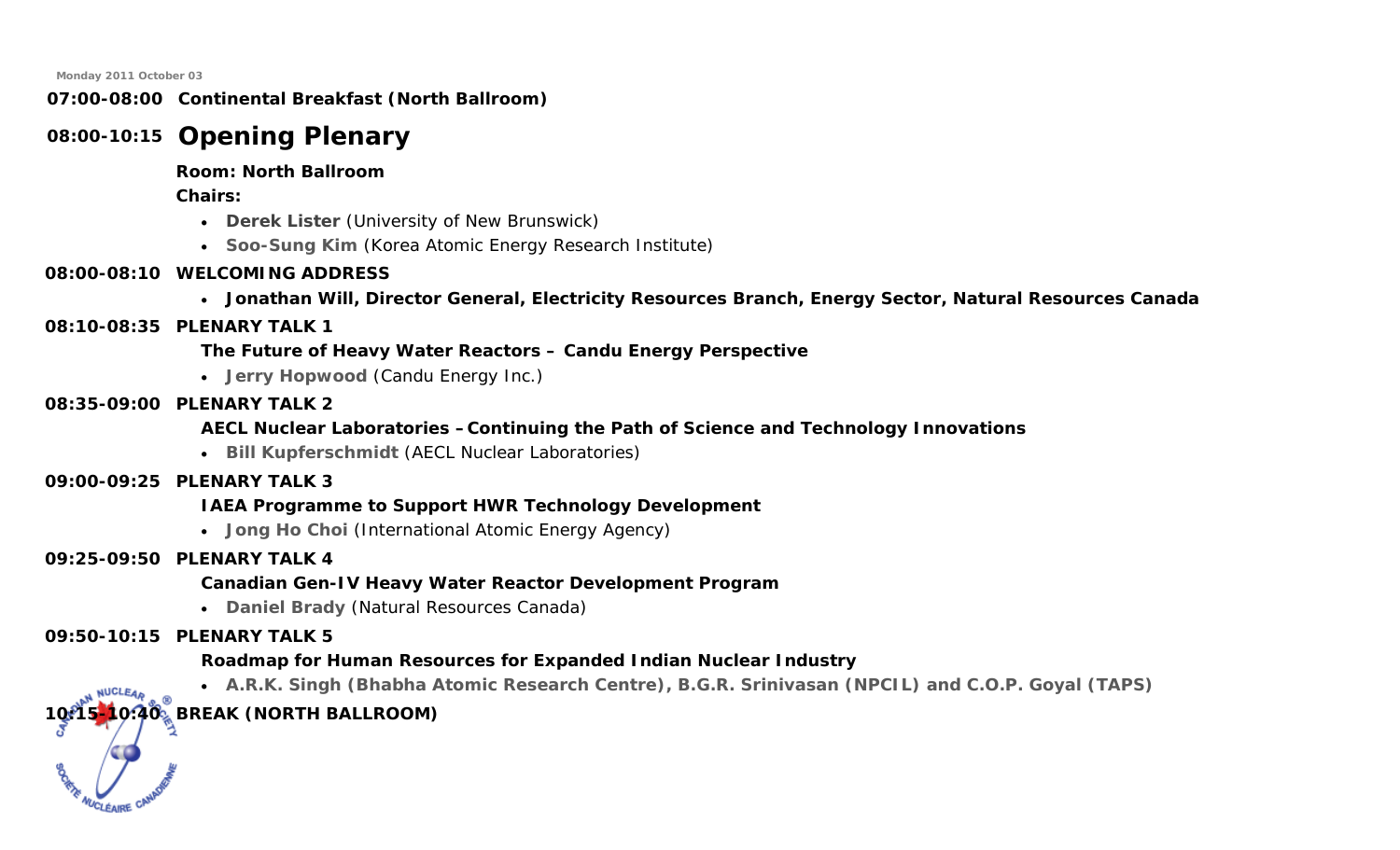| 10:40-12:20 | <b>Reactor Design</b>                                                                                                                               | 10:40-12:20 | HW         |
|-------------|-----------------------------------------------------------------------------------------------------------------------------------------------------|-------------|------------|
|             | <b>Room: North Ballroom</b>                                                                                                                         |             | Ro         |
|             | <b>Chairs:</b>                                                                                                                                      |             | Ch         |
|             | • Jerry Hopwood (Candu Energy Inc.)                                                                                                                 |             |            |
|             | • R.K. Singh (Bhabha Atomic Research Center)                                                                                                        |             |            |
| 10:40-11:05 | The EC6--An Enhanced Mid-Sized Reactor with Fuel Cycle Applications<br>Michael Soulard, Stephen Yu, Jerry Hopwood and Ian J. Hastings (Candu Energy | 10:40-11:05 | Th<br>A. ' |
|             | Inc.)                                                                                                                                               | 11:05-11:30 | AC         |
| 11:05-11:30 | <b>Enhanced CANDU6: Reactor Core Design and Fuel Cycle Flexibility</b>                                                                              |             | Ste        |
|             | M. Ovanes, P.S.W. Chan, J. Mao, N. Alderson (Candu Energy Inc.)                                                                                     | 11:30-11:55 | <b>Th</b>  |
| 11:30-11:55 | <b>ROP Design for Enhanced CANDU 6 Reactor</b>                                                                                                      |             | Da         |
|             | J. Hu, D. Scherbakova, D. Kastanya, M. Ovanes (Candu Energy Inc.)                                                                                   | 11:55-12:20 | <u>Imi</u> |
| 11:55-12:20 | <b>I&amp;C Design Changes for the Enhanced CANDU 6 Reactor</b>                                                                                      |             | GJ         |
|             | J. de Grosbois, G. Raiskums, M. Soulard (Candu Energy Inc.)                                                                                         | 12:20-13:30 | LU         |
| 12:20-13:30 | <b>LUNCH (NORTH BALLROOM)</b>                                                                                                                       |             |            |
|             |                                                                                                                                                     |             |            |

#### **Monday 2011 October 03**

| 10:40-12:20 | <b>HWR Technology</b>                                                                                                                     |
|-------------|-------------------------------------------------------------------------------------------------------------------------------------------|
|             | <b>Room: Wellington</b>                                                                                                                   |
|             | Chairs:                                                                                                                                   |
|             | <b>Bill Kupferschmidt</b> (Atomic Energy of Canada Limited)                                                                               |
|             | <b>Jong Ho Choi</b> (International Atomic Energy Agency)                                                                                  |
| 10:40-11:05 | The Role of A Technology Demonstration Program for Future Reactors<br>A. Viktorov (Canadian Nuclear Safety Commission)                    |
| 11:05-11:30 | <b>ACR Technology for CANDU Enhancements</b><br>Stephen Yu, Ranjit Singh and Mike Soulard (Candu Energy Inc.)                             |
| 11:30-11:55 | The role of AECL's Pump Seals Program for Heavy Water Reactors<br>Dave Rhodes, Tim Sykes and Jintong Li (Atomic Energy of Canada Limited) |
| 11:55-12:20 | Improved Zr-2.5Nb Pressure Tubing for Future HW Reactors<br>G.A. Bickel, L. Walters and M. Grifffiths (Atomic Energy of Canada Limited)   |
| 12:20-13:30 | <b>LUNCH(NORTH BALLROOM)</b>                                                                                                              |

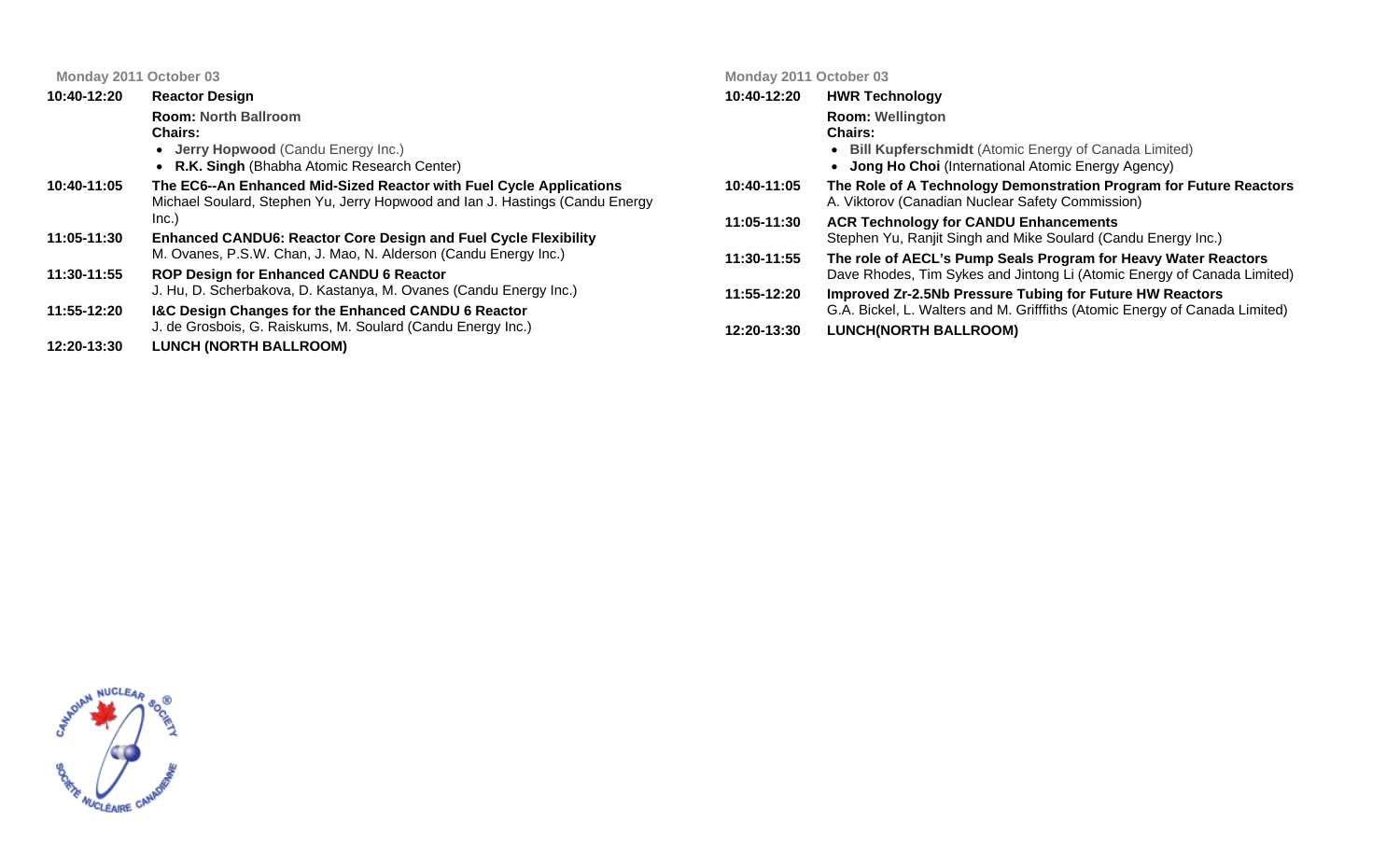| <b>Physics and Neutronics</b>                                                                                                                                                                                                                                                                                                                                                                                                                                                                         |
|-------------------------------------------------------------------------------------------------------------------------------------------------------------------------------------------------------------------------------------------------------------------------------------------------------------------------------------------------------------------------------------------------------------------------------------------------------------------------------------------------------|
| <b>Room: North Ballroom</b>                                                                                                                                                                                                                                                                                                                                                                                                                                                                           |
| <b>Chairs:</b>                                                                                                                                                                                                                                                                                                                                                                                                                                                                                        |
| • Ken Kozier (Atomic Energy of Canada Limited)                                                                                                                                                                                                                                                                                                                                                                                                                                                        |
| • Yonghee Kim (Korea Advanced Institute of Science and Technology)                                                                                                                                                                                                                                                                                                                                                                                                                                    |
| Status of Deuterium Nuclear Data for the Simulation of Heavy Water Reactors<br>K.S. Kozier, D. Roubtsov, R. Rao (Atomic Energy of Canada Limited), J.P. Svenne<br>(University of Manitoba and Winnipeg Institute for Theoretical Physics), L. Canton<br>(Istituto Nazionale di Fisica Nucleare), A.J.M. Plompen (EC-JRC-Institute for<br>Reference Materials and Measurements), M. Stanoiu (Horia Hulubei National<br>Institute for Physics and Nuclear Engineering), N. Nankov and C. Rouki (EC-JRC- |
|                                                                                                                                                                                                                                                                                                                                                                                                                                                                                                       |

Institute for Reference Materials and Measurements)

**13:55-14:20 Current Developments and Future Challenges in Physics Analyses of The NRU Heavy Water Research Reactor**  S. Nguyen, B. Wilkin and T. Leung (Atomic Energy of Canada Limited)

**14:20-14:45 Measurement and Simulation of The Gamma Radiation Profile Inside A CANDU Reactor** C. Jewett, S. Yue, G. Jonkmans, B. Sur (Atomic Energy of Canada Limited), D. Comeau and D. Taylor (Point Lepreau Generating Station)

**14:45-15:10 Operational Transparency: An Advanced Safeguards Strategy for Future On-Load Refuelled Reactors** 

J.J. Whitlock and D. Trask (Atomic Energy of Canada Limited)

**15:10-15:40 BREAK (NORTH BALLROOM)** 

#### **Monday 2011 October 03**

#### **13:30-14:50Thermalhydraulics (I)**

**Room: Wellington**

#### **Chairs:**

- **Stephen Yu** (Candu Energy Inc.)
- **Joo Hwan Park** (Korea Atomic Energy Research Institute)
- **13:30-13:55 Safety Analysis Methodology with Assessment of the Impact of the Prediction Errors of Relevant Parameters** A. V. Galia (Canadian Nuclear Safety Commission)
- **13:55-14:20 An Overview of Thermal Hydraulic Design Validation Studies for AHWR**  R. K. Bagul, Manish Sharma, D. S. Pilkhwal, P. K. Vijayan and R. K. Sinha (Bhabha Atomic Research Center)
- **14:20-14:45 The BEPU (Best Estimate Plus Uncertainty) Challenge in Current Licensing of Nuclear Reactors**

F. D'Auria, A. Petruzzi, N. Muellner (Nuclear Research Group of San Piero s Grado) and O. Mazzantini (NA-SA)

**14:45-15:10 The Effect of a CANDU Fuel Bundle Geometric Variation on Thermal Hydraulic Performance** 

Jun Ho Bae, Joo-Hwan Park (Korea Atomic Energy Research Institute)

**15:10-15:40 (NORTH BALLROOM)**

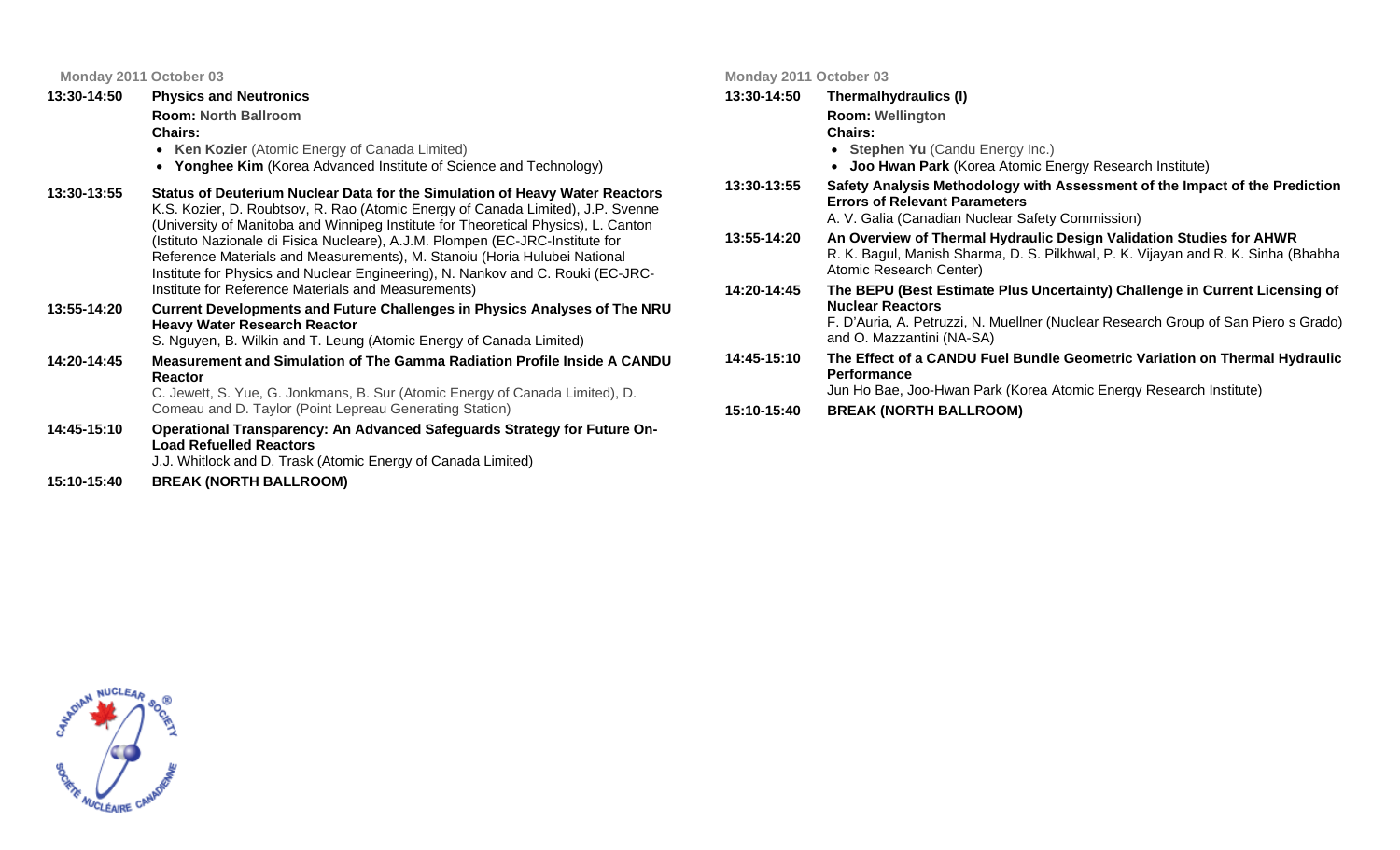|             | Monday 2011 October 03                                                                                                                                                                                   | Monday 2011 October 03 |                                                                                                                                                                                                                                                                                                    |
|-------------|----------------------------------------------------------------------------------------------------------------------------------------------------------------------------------------------------------|------------------------|----------------------------------------------------------------------------------------------------------------------------------------------------------------------------------------------------------------------------------------------------------------------------------------------------|
| 15:40-17:20 | <b>Advanced Fuel Cycle</b>                                                                                                                                                                               | 15:40-17:20            | Refurbishment                                                                                                                                                                                                                                                                                      |
|             | <b>Room: North Ballroom</b><br><b>Chairs:</b><br>• Jeremy Whitlock (Atomic Energy of Canada Limited)<br>• Pritam Das Krishnani (Bhabha Atomic Research Center)                                           |                        | <b>Room: Wellington</b><br><b>Chairs:</b><br>• Ron Mottram (Bruce Power)<br><b>Sunil K. Sinha</b> (Bhabha Atomic Research Center)                                                                                                                                                                  |
| 15:40-16:05 | <b>Fuel Cycles-A Key to Future CANDU Success</b><br>Sermet Kuran, Jerry Hopwood and Ian J. Hastings (Candu Energy Inc.)                                                                                  | 15:40-16:05            | Designing and Operating New Nuclear Power Plants for Future Refurbishment<br>- Regulatory Perspective                                                                                                                                                                                              |
| 16:05-16:30 | Advanced Fuel Cycle Development at Chalk River Laboratories<br>Mark Floyd (Atomic Energy of Canada Limited)                                                                                              | Commission)            | A. Omar, H. Khouaja, B. Carroll, K. Kirkhope (Canadian Nuclear Safety                                                                                                                                                                                                                              |
| 16:30-16:55 | A Step Towards Closing The CANDU Fuel Cycle: An Innovative Scheme for<br><b>Reprocessing Used CANDU Fuel</b><br>F. Collins and D. Lister (University of New Brunswick)                                   | 16:05-16:30            | Safety Benefits from CANDU Reactor Replacement - A Case Study<br>R. Mottram (Bruce Power), J.W.F. Millard (Candu Energy Inc.) and P. Purdy (Bruce<br>Power)                                                                                                                                        |
| 16:55-17:20 | Use of Recycled Uranium in CANDU Reactors<br>Catherine Cottrell (Candu Energy Inc.), Zhenhua Zhang, Mingjun Chen (Third<br>Qinshan Nuclear Power Corporation), Mustapha Boubcher and Sermet Kuran (Candu | 16:30-16:55            | Steam Generator and Preheater Tube ID Fouling and the Impact on Reactor<br>Inlet Header Temperature and Eddy Current Inspections<br>K. Choung, K. Sedman and A. Glover (Bruce Power)                                                                                                               |
| 17:20       | Energy Inc.)<br><b>END OF DAY 1</b>                                                                                                                                                                      | 16:55-17:20            | Development of Advanced Techniques for Life Management and Inspection of<br>Advanced Heavy Water Reactor (AHWR) Coolant Channel Components<br>K. Madhusoodanan, S.K. Sinha, Kundan Kumar, T.V. Shyam, Sanjay Panwar,<br>B.S.V.G. Sharma, J.N. Kayal and R.K. Sinha (Bhabha Atomic Research Centre) |

**17:20 END OF DAY 1**

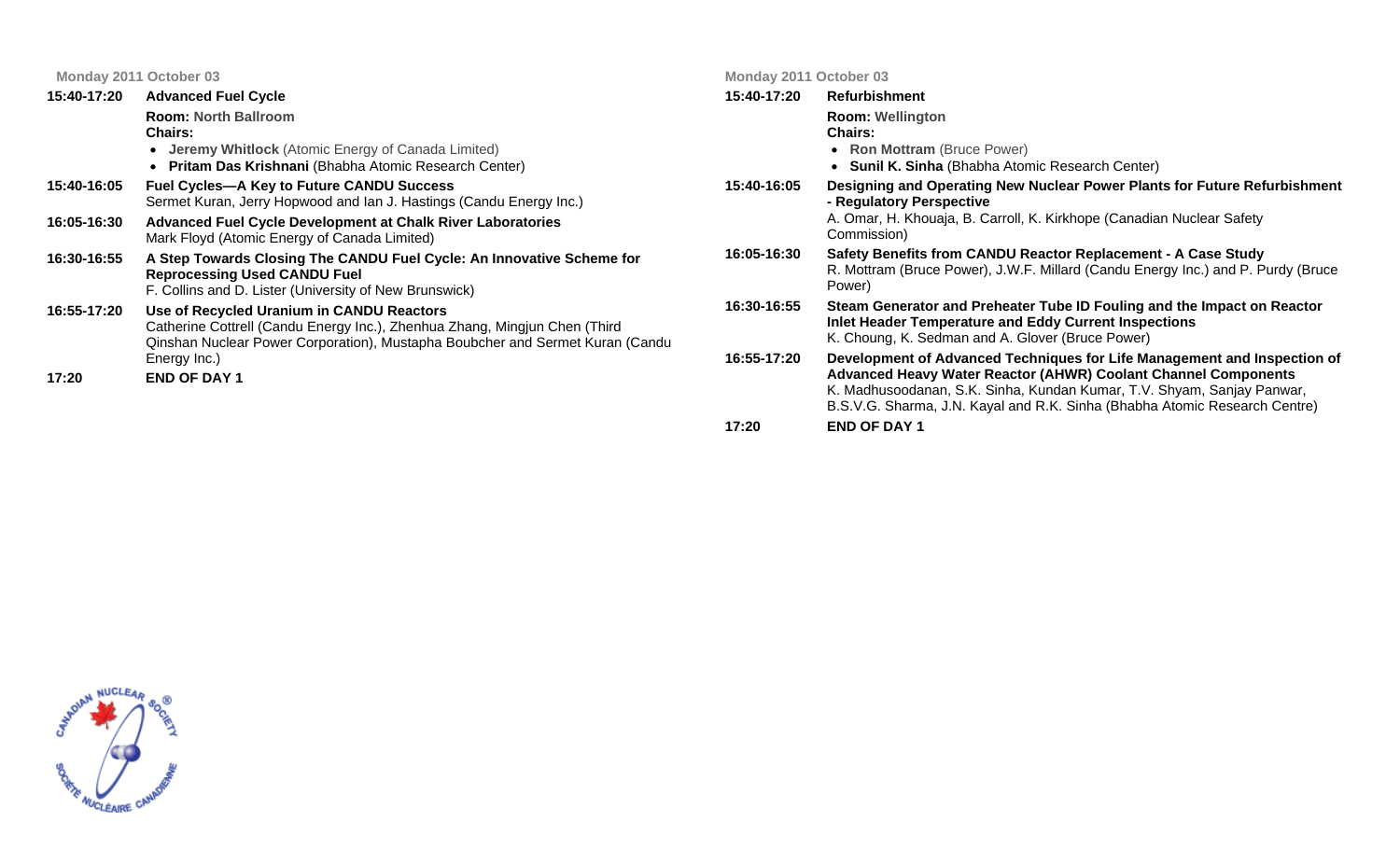|               | <b>Continental Breakfast (North Ballroom)</b>                                                                                                                                       | 07:30-08:30   |
|---------------|-------------------------------------------------------------------------------------------------------------------------------------------------------------------------------------|---------------|
| 08:30-10:10   | <b>Thorium Fuel</b>                                                                                                                                                                 | 08:30-10:10   |
|               | <b>Room: North Ballroom</b><br><b>Chairs:</b>                                                                                                                                       |               |
|               | • Sermet Kuran (Candu Energy Inc.)                                                                                                                                                  |               |
|               | • Pritam Das Krishnani (Bhabha Atomic Research Center)                                                                                                                              |               |
| $8:30 - 8:55$ | <b>Benefits of Transitioning to A Thorium Cycle</b><br>G.W.R. Edwards and B. Hyland (Atomic Energy of Canada Limited)                                                               | $8:30 - 8:55$ |
| 8:55-9:20     | Fuel Cycle Flexibility in Advanced Heavy Water Reactor (AHWR) with the Use of<br><b>Th-LEU Fuel</b><br>Amit Thakur, Baltej Singh, Neelima Prasad Pushpam, Vishal Bharti, Umasankari | $8:55-9:20$   |
|               | Kannan, P.D. Krishnani and R.K. Sinha (Bhabha Atomic Research Centre)                                                                                                               |               |
| $9:20-9:45$   | <b>Moving Towards Sustainable Thorium Fuel Cycles</b><br>B. Hyland and H. Hamilton (Atomic Energy of Canada Limited)                                                                | $9:20-9:45$   |
| $9:45-10:10$  | <b>Thorium Fuelled CANDU Reactors</b><br>Yang Ruan, Catherine Cottrell, Robert Bodner, Ian Hastings and Sermet Kuran<br>(Candu Energy Inc.)                                         |               |
| 10:10-10:40   | <b>BREAK (NORTH BALLROOM)</b>                                                                                                                                                       | 9:45-10:10    |

#### **Tuesday 2011 October 04**

| 07:30-08:30  | <b>Continental Breakfast (North Ballroom)</b>                                                                                                                                                                                         |
|--------------|---------------------------------------------------------------------------------------------------------------------------------------------------------------------------------------------------------------------------------------|
| 08:30-10:10  | Thermalhydraulics (II)                                                                                                                                                                                                                |
|              | <b>Room: Wellington</b><br>Chairs:<br>• Stavros Tavoularis (University of Ottawa)                                                                                                                                                     |
|              | • Joo Hwan Park (Korea Atomic Energy Research Institute)                                                                                                                                                                              |
| 8:30-8:55    | Modeling of Critical Heat Flux in Light-Water Flow with Heavy-Water-Based<br><b>Correlation</b>                                                                                                                                       |
|              | L.K.H. Leung (Atomic Energy of Canada Limited)                                                                                                                                                                                        |
| $8:55-9:20$  | <b>Experimental and Computational Thermalhydraulics Research Related to</b><br><b>CANDU Reactor Operation and Safety</b><br>S. Tavoularis, D. Chang, E. Rind, G. Choueiri, Y. Liu, H. Shaban and E. Lessard<br>(University of Ottawa) |
| $9:20-9:45$  | <b>Experimental Verification of CFD &amp; Thermal Hydraulics Codes by Quantitative</b><br><b>Flow Visualisation</b><br>R.K. Singh, A.K. Kansal, N.K. Maheshwari, P.K. Vijayan and V.M. Joshi (Bhabha<br>Atomic Research Centre)       |
| $9:45-10:10$ | Design of An R-134a Loop for Subcritical and Supercritical Forced-Convection<br><b>Heat Transfer Studies</b><br>M. Balouch, M.I. Yaras (Carleton University)                                                                          |
| 10.10 10.10  | <b>DDEAL INODTH DALL DOOM!</b>                                                                                                                                                                                                        |

**10:10-10:40 BREAK (NORTH BALLROOM)**

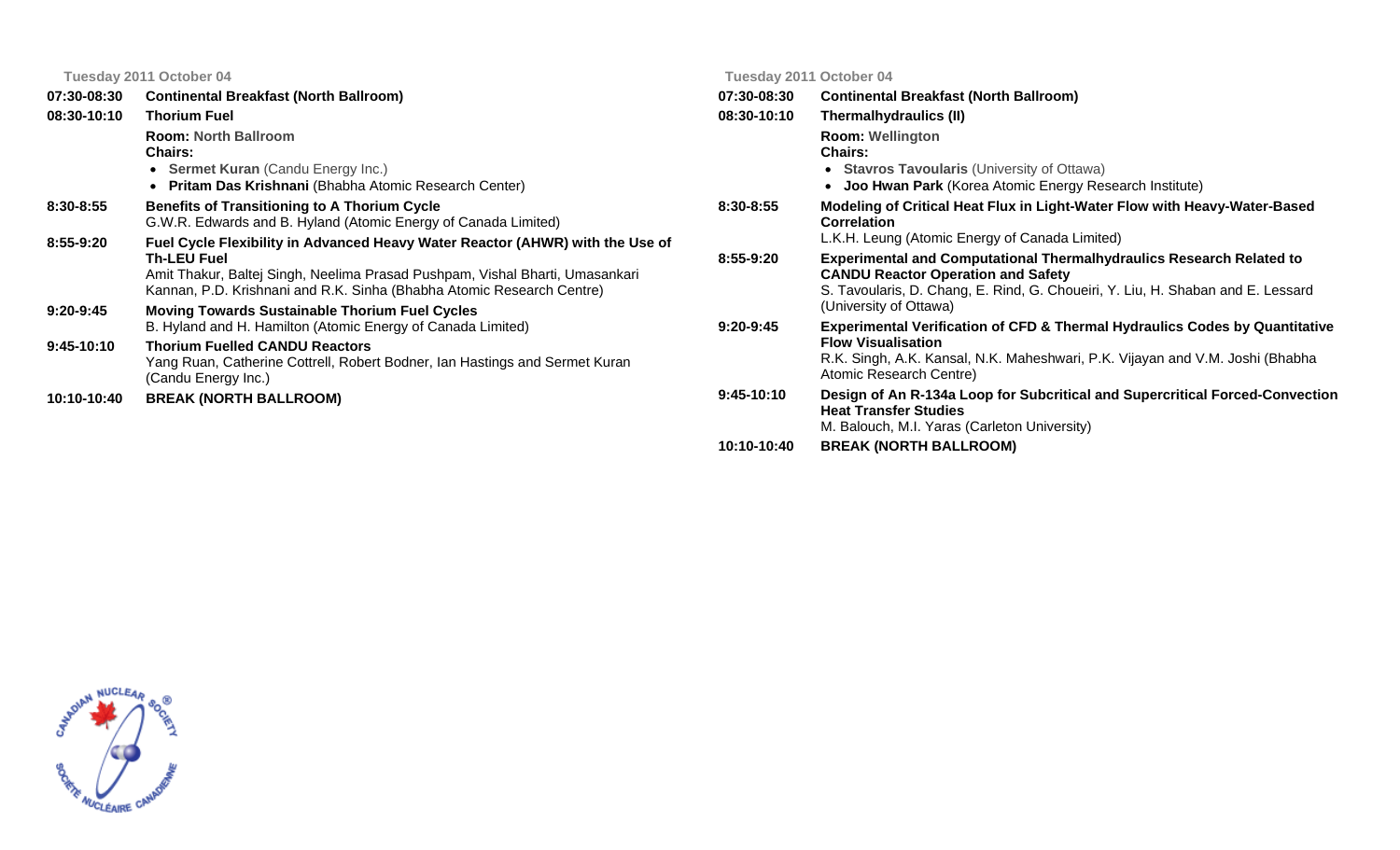| 10:40-12:20 | <b>Transmutation</b>                                                                                                                                                                                                     |
|-------------|--------------------------------------------------------------------------------------------------------------------------------------------------------------------------------------------------------------------------|
|             | <b>Room: North Ballroom</b><br>Chairs:<br>• Geoff Edwards (Atomic Energy of Canada Limited)<br><b>Yonghee Kim</b> (Korea Advanced Institute of Science and Technology)                                                   |
| 10:40-11:05 | Reducing the Impact of Used Fuel by Transmuting Actinides in A CANDU<br>Reactor<br>B. Hyland and G.W.R. Edwards (Atomic Energy of Canada Limited)                                                                        |
| 11:05-11:30 | Super-Deep-Burn with the FCM (Fully Ceramic Microencapsulated) TRU Fuel<br>in CANDU<br>Yonghee Kim, Donny Hartanto (Korea Advanced Institute of Science and<br>Technology) and Fransesco Venneri (Logos Nuclear Systems) |
| 11:30-11:55 | Transuranic Mixed Oxide Fuel Use in CANDU<br>A. C. Morreale, D. R. Novog, and J. C. Luxat (McMaster University)                                                                                                          |
| 11:55-12:20 | <b>Quasi-Heterogeneous Discrete Ordinates CANDU Calculations Using ATTILA</b><br>T. Preeti and R.P. Rulko (Canadian Nuclear Safety Commission)                                                                           |
| 12:20-13:30 | <b>LUNCH (NORTH BALLROOM)</b>                                                                                                                                                                                            |

**Tuesday 2011 October 04** 

**10:40-12:20Supercritical Water-Cooled Reactor** 

**Room: Wellington**

#### **Chairs:**

- **Daniel Brady** (Natural Resources Canada)
- **Jianqiang Shan** (Xi'an Jiaotong University)
- **10:40-11:05 A Next Generation Heavy Water Nuclear Reactor with Supercritical Water as Coolant**  L.K.H. Leung, M. Yetisir, W. Diamond, D. Martin, J. Pencer, B. Hyland, H. Hamilton, D. Guzonas and R. Duffey (Atomic Energy of Canada Limited)
- **11:05-11:30 Physics Aspects of the Pressure Tube Type SCWR Preconceptual Design**  J. Pencer and B. Hyland (Atomic Energy of Canada Limited)
- **11:30-11:55 Optimization of Thorium-Uranium Content in A 54-Element Fuel Bundle for Use in A CANDU-SCWR**  D. W. Hummel and D. R. Novog (McMaster University)
- **11:55-12:20 Review of Research on CANDU-SCWR in XJTU**  Jianqiang Shan, Liangzhi Cao, Qincheng Bi And Junli Gou (Xi'an Jiaotong University)
- **12:20-13:30LUNCH (NORTH BALLROOM)**

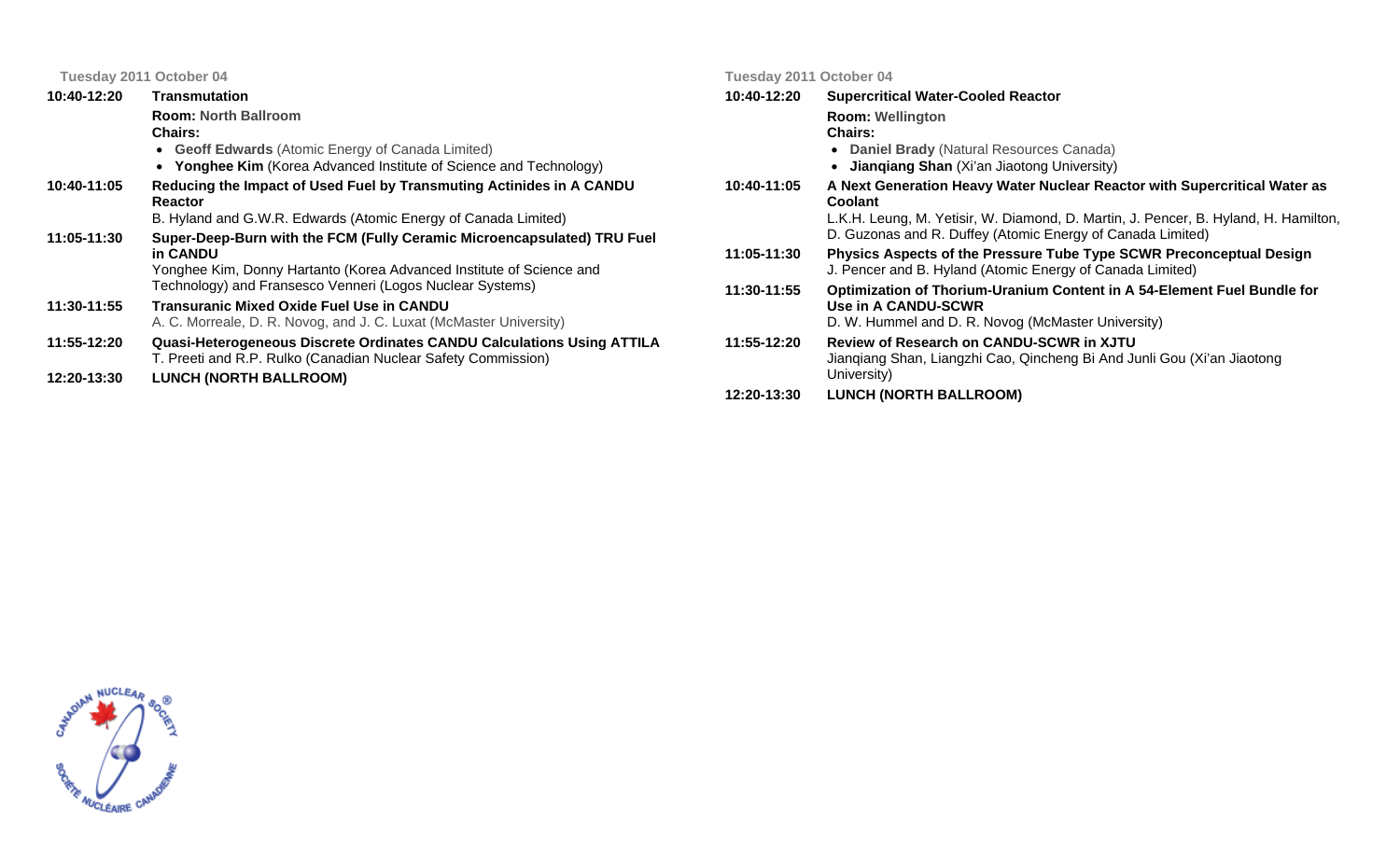#### **13:30-14:50Panel Discussion on "Current Developments and Challenges In Heavy Water Reactor Physics Analyses"**

**Room: North BallroomChair:** 

- •**Parvaiz Akhtar (Canadian Nuclear Society)**
- •**Dumitru Serghiuta** (Canadian Nuclear Safety Commission)

#### **Panelists:**

A. Buijs (MacMaster University, Canada) J.V. Donnelly (AMEC-NSS, Canada) Y. Kim (Korea Atomic Institute of Science and Technology) P.D. Krishnani (Homi Bhabha National Institute, India) D.D. Radford (Atomic Energy of Canada Limited, Canada) F. Rahnema (Georgia Tech., USA) P.J. Turinsky (NCSU, USA)

#### **Topics:**

- Present neutronics computational schemes for heavy water reactors and challenges related to optimization of operational and licensing needs for life extension
- Full core transport methods in HWR : drivers and trends
- Coupled neutronics-thermalhydraulics codes
- Developmental needs pertaining to advanced HWR designs and new fuel cycles
- Verification and validation activities and related qualification of uncertainties
- Developmental needs to address evolution of regulatory and licensing requirements

#### **15:10-15:40 BREAK (NORTH BALLROOM)**

#### **Tuesday 2011 October 04**

### **13:30-14:50**

## **Panel Discussion on "Fuel CHF Enhancement – Technologies to improve safety margin, enhance power output, and mitigate ageing effect"**

**Room: Wellington Moderator:** 

- •**Laurence Leung** (Atomic Energy of Canada Limited)
- •

#### **Panelists:**

Michel Couture (Canada Nuclear Safety Commission) De Groeneveld (Atomic Energy of Canada Limited) Marc Kwee (Bruce Power) Joo Hwan Park (Korea Atomic Energy Research Institute) Todd Daniels (Ontario Power Generation) Ab Tahir (AMEC-NSS)

#### **Topics:**

- Past experience
- Current developments
- Analytical support
- Experimental support
- Future trends
- Regulatory and licensing requirements

**15:10-15:40 (NORTH BALLROOM)**

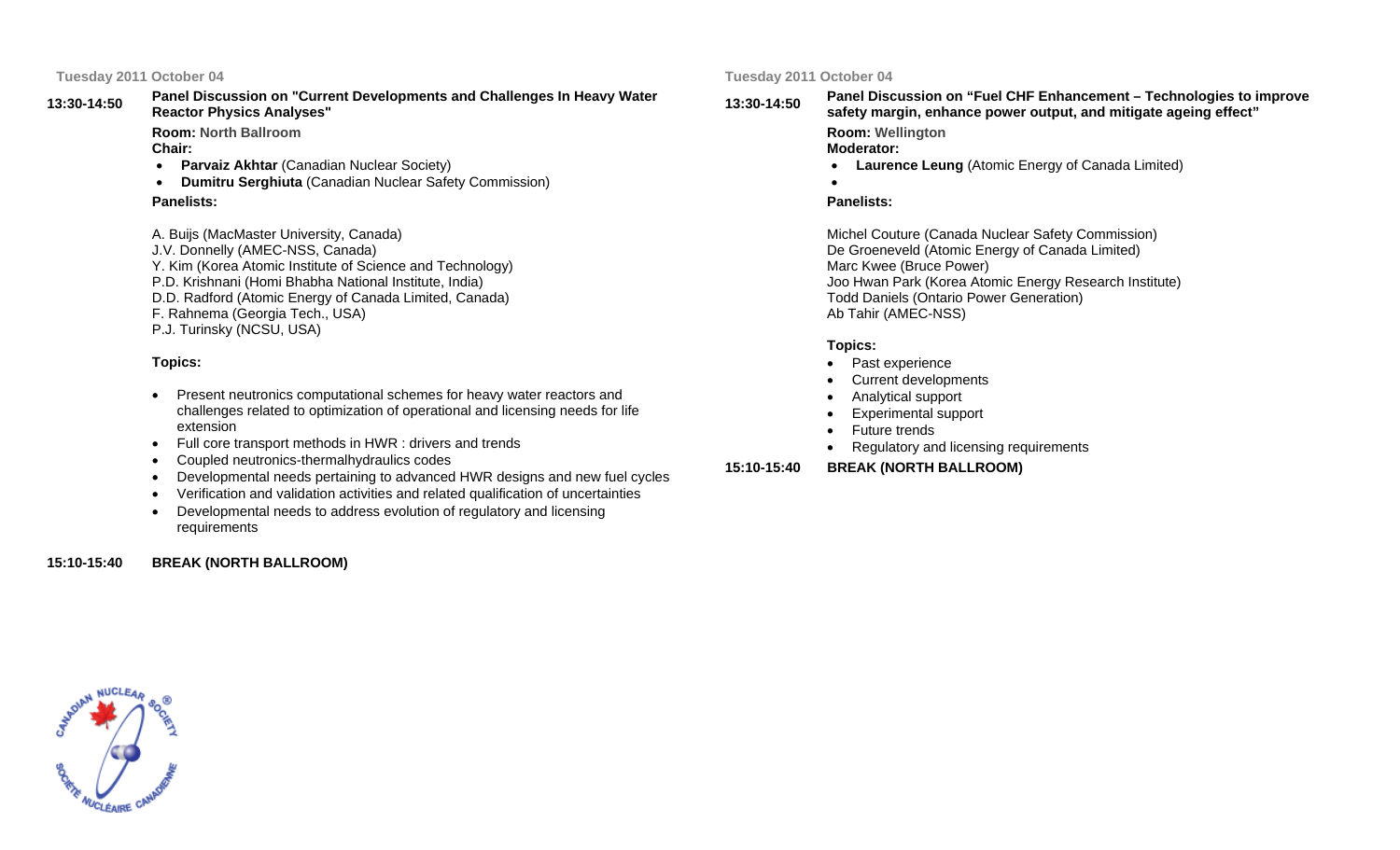**15:40-17:20Panel Discussion on "Current Developments and Challenges In Heavy Water Reactor Physics Analyses"** 

> **Room: North BallroomChairs:**

- **Parvaiz Akhtar** (Canadian Nuclear Society)
- •**Dumitru Serghiuta** (Canadian Nuclear Safety Commission)

### **Panelists:**

A. Buijs (MacMaster University, Canada) J.V. Donnelly (AMEC-NSS, Canada) Y. Kim (Korea Atomic Institute of Science and Technology) P.D. Krishnani (Homi Bhabha National Institute, India) D.D. Radford (Atomic Energy of Canada Limited, Canada) F. Rahnema (Georgia Tech., USA) P.J. Turinsky (NCSU, USA)

#### **Topics:**

- Present neutronics computational schemes for heavy water reactors and challenges related to optimization of operational and licensing needs for life extension
- Full core transport methods in HWR : drivers and trends
- Coupled neutronics-thermalhydraulics codes
- Developmental needs pertaining to advanced HWR designs and new fuel cycles
- Verification and validation activities and related qualification of uncertainties
- Developmental needs to address evolution of regulatory and licensing requirements
- **17:20 END OF DAY 2**
- **18:00-18:30PRE-BANQUET GATHERING FOR GROUP PHOTO**
- **18:30-21:00 CONFERENCE BANQUET** 
	- **Room: North Ballroom**

**Future of the Heavy Water Reactors and the CNS – the CNS President's Perspective** 

• **Speaker: Frank Doyle (Canadian Nuclear Society)**

#### **Tuesday 2011October 04**

**15:40-17:20**

## **Panel Discussion on "Fuel CHF Enhancement – Technologies to improve safety margin, enhance power output, and mitigate ageing effect"**

**Room: Wellington Moderator:** 

- •**Laurence Leung** (Atomic Energy Canada Limited)
- •

#### **Panelists:**

Michel Couture (Canada Nuclear Safety Commission) De Groeneveld (Atomic Energy of Canada Limited) Marc Kwee (Bruce Power) Joo Hwan Park (Korea Atomic Energy Research Institute) Todd Daniels (Ontario Power Generation) Ab Tahir (AMEC-NSS)

#### **Topics:**

- Past experience
- Current developments
- Analytical support
- Experimental support
- Future trends
- Regulatory and licensing requirements

#### **17:20 END OF DAY 2**

- **18:00-18:30PRE-BANQUET GATHERING FOR GROUP PHOTO**
- **18:30-21:00**
	- **CONFERENCE BANQUETRoom: North Ballroom Future of the Heavy Water Reactors and the CNS – the CNS President's Perspective** 
		- **Speaker: Frank Doyle (Canadian Nuclear Society)**

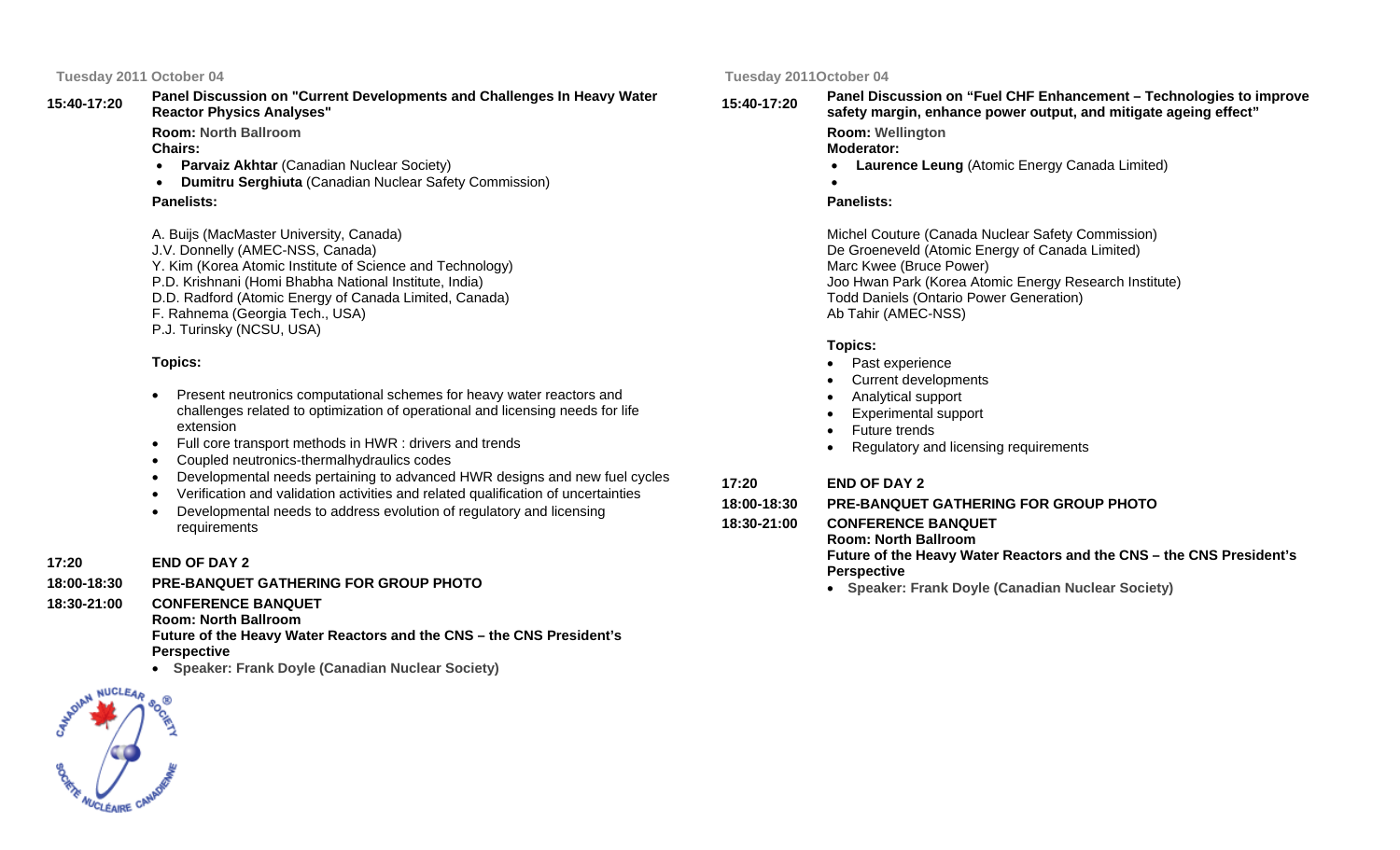|                             | Wednesday 2011 October 05                                                                                                                                                                               |               | <b>Wednesday 2011 October 05</b>                                                                                                                                                                                                                                                                                                                                                                                                                 |
|-----------------------------|---------------------------------------------------------------------------------------------------------------------------------------------------------------------------------------------------------|---------------|--------------------------------------------------------------------------------------------------------------------------------------------------------------------------------------------------------------------------------------------------------------------------------------------------------------------------------------------------------------------------------------------------------------------------------------------------|
| 07:30-08:30                 | <b>Continental Breakfast (North Ballroom)</b>                                                                                                                                                           | 07:30-08:30   | <b>Continental Breakfast (North Ballroom)</b>                                                                                                                                                                                                                                                                                                                                                                                                    |
| 08:30-10:10                 | <b>Tritium and Moderator-Related Studies</b>                                                                                                                                                            | 08:30-10:10   | <b>Safety Analyses</b>                                                                                                                                                                                                                                                                                                                                                                                                                           |
|                             | <b>Room: North Ballroom</b><br><b>Chairs:</b><br>• John G. Roberts (JGR Chem Inc.)<br>• Ian Castillo (Atomic Energy of Canada Limited)                                                                  |               | <b>Room: Wellington</b><br><b>Chairs:</b><br>• David R. Novog (McMaster University)<br>• Avinash Jagannath Gaikwad (Bhabha Atomic Research Center)                                                                                                                                                                                                                                                                                               |
| $8:30 - 8:55$               | <b>Tritium Emission Reduction Initiatives at CANDU Reactors</b><br>L. Rodrigo (Atomic Energy of Canada Limited), D. Williams and F. Fusca (Ontario<br>Power Generation)                                 | $8:30 - 8:55$ | A Composite Analytical Solution for Large Break LOCA<br>P. Purdy (Bruce Power), R. Girard (Hydro-Québec), J. Marczak (Ontario Power<br>Generation), D. Taylor (New Brunswick Power), R. Zemdegs (Candu Energy Inc.),                                                                                                                                                                                                                             |
| $8:55-9:20$                 | Removal of Tritiated Light Water from Spent Fuel Bay Using Thermal<br><b>Stratification</b>                                                                                                             |               | T. Kapaklili (CANDU Owner's Group), G. Balog (AMEC NSS), M. Kozluk<br>(Independent Consultant), A. Oliva (Candesco)                                                                                                                                                                                                                                                                                                                              |
|                             | I. Castillo, H. Boniface, K. Kutchcoskie, D. Barry (Atomic Energy of Canada Limited)<br>and D. Baker (Hatch Engineering Limited)                                                                        | 8:55-9:20     | MARS-KS Assessment on B9802 SBLOCA test in RD-14M Test Facility<br>Joosung KIM, Kap KIM and Kwangwon SEUL (Korea Institute of Nuclear Safety)                                                                                                                                                                                                                                                                                                    |
| $9:20-9:45$                 | <b>Heavy Water Reactor Moderator: Are Changes to Design Requirements</b><br>Necessary?<br>John G. Roberts (JGRchem.inc)                                                                                 | $9:20 - 9:45$ | PSA-Oriented Analysis of Transients in ATUCHA Unit II PHWR with A RELAP<br><b>Model</b><br>J. González <sup>1,4,5</sup> , P. Zanocco <sup>1,5</sup> , M. Giménez <sup>1,5</sup> , M. Schivo <sup>2</sup> , O. Mazzantini <sup>2</sup> ,                                                                                                                                                                                                          |
| $9:45-10:10$<br>10:10-10:40 | A Moderator Ion Exchange Model to Predict Carbon-14 Behaviour During<br><b>Operations</b><br>D.K. Ryland, L. Rodrigo and D.H. Barber (Atomic Energy of Canada Limited)<br><b>BREAK (NORTH BALLROOM)</b> |               | M. Caputto <sup>1,5</sup> , G. Bedrossian <sup>3</sup> , P. Serrano <sup>2</sup> and A. Vertullo <sup>1</sup><br><sup>1</sup> Comisión Nacional de Energía Atómica (Centro Atómico Bariloche),<br><sup>2</sup> Nucleoeléctrica Argentina S.A., <sup>3</sup> Comisión Nacional de Energía Atómica (Central<br>Nuclear Atucha II), <sup>4</sup> Consejo Nacional de Investigaciones Científicas y<br>Tecnológicas, <sup>5</sup> Instituto Balseiro |
|                             |                                                                                                                                                                                                         | $9:45-10:10$  | Safety Assessment of Passive features of Advanced Heavy Water Reactor                                                                                                                                                                                                                                                                                                                                                                            |

- **9:45-10:10 Safety Assessment of Passive features of Advanced Heavy Water Reactor**  H. G. Lele, A. D. Contractor, Mithilesh Kumar, A. Srivastava, P. Majumdar, D. Mukhopadhyay, Rajesh kumar, A.J. Gaikwad, B. Chatterjee, K.K. Vaze and R.K. Sinha (Bhabha Atomic Research Centre)
- **10:10-10:40 (NORTH BALLROOM)**

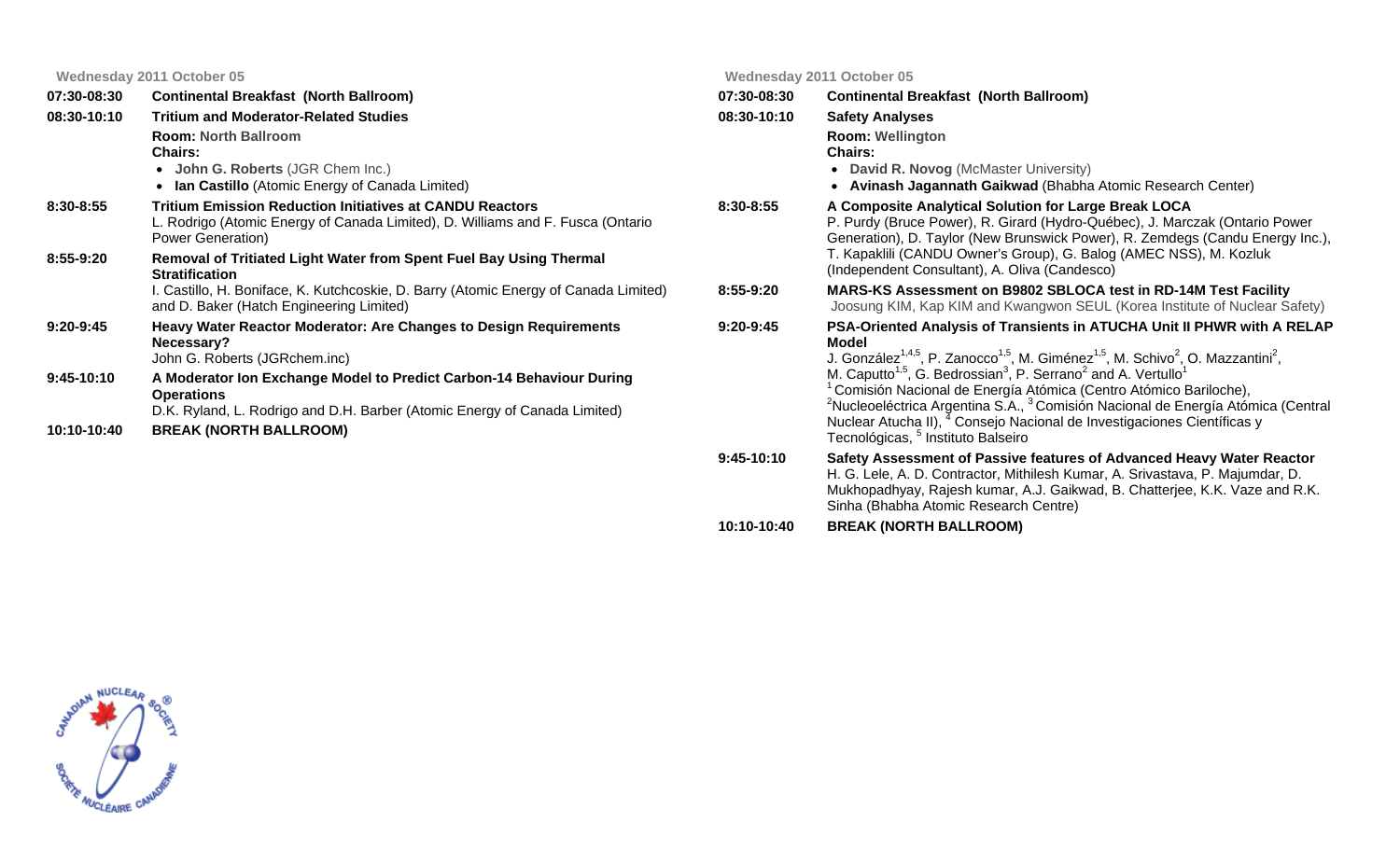**Wednesday 2011 October 05**

| 10:40-12:20 | <b>Heavy Water Technology</b>                                                                                                                                                                                                         | 10:40-12:20 | <b>Fuel and Fuel Safety</b>                                                                                                                                                                            |
|-------------|---------------------------------------------------------------------------------------------------------------------------------------------------------------------------------------------------------------------------------------|-------------|--------------------------------------------------------------------------------------------------------------------------------------------------------------------------------------------------------|
|             | <b>Room: North Ballroom</b><br><b>Chairs:</b><br>• Don Ryland (Atomic Energy of Canada Limited)<br><b>Peter Ozemoyah (Tyne Engineering Inc.)</b>                                                                                      |             | <b>Room: Wellington</b><br><b>Chairs:</b><br>• Mark Floyd (Atomic Energy of Canada Limited)<br>• Khaled Shaheen (AMEC-NSS)                                                                             |
| 10:40-11:05 | A New Approach to Heavy Water Upgrading Technology<br>P. Ozemoyah, J. Robinson, T. Manifar, V. Robinson (Tyne Engineering Inc), S.<br>Suppiah, H. Boniface (Atomic Energy of Canada Limited)                                          | 10:40-11:05 | Design and Fabrication of Remote Welding System for the Fuel Bundle<br>Assembly<br>Soo-Sung Kim, Jung-Won Lee and Geun-II Park (Korea Atomic Energy Research                                           |
| 11:05-11:30 | <b>Combined Electrolysis and Catalytic Exchange (CECE) Upgraders - An</b><br>Alternative to Water Distillation (DW) Heavy Water Upgraders<br>D. Ryland, H. Boniface, I. Castillo, and S. Suppiah (Atomic Energy of Canada<br>Limited) | 11:05-11:30 | Institute)<br>Modelling CANDU Fuel Element and Bundle Behaviour for Performance of<br>Intact and Defective Fuel<br>K. Shaheen, J.S. Bell, A. Prudil, and B.J. Lewis (Royal Military College of Canada) |
| 11:30-11:55 | <b>Future Trends for Electrolysers in Nuclear Industry</b><br>T. Manifar, J. Robinson, P. Ozemoyah, V. Robinson (Tyne Engineering Inc.), S.<br>Suppiah, H. Boniface (Atomic Energy of Canada Limited)                                 | 11:30-11:55 | Evaluation of Fission Product Release Following Single Channel Accidents for<br><b>Refurbished Wolsong-1</b><br>J.Y. Jung (Korea Atomic Energy Research Institute), E.K. Lee (KHNP-CRI), C.J.          |
| 11:55-12:20 | <b>AECL Passive Autocatalytic Recombiners</b><br>L.B. Gardner and K. Marcinkowska (Atomic Energy of Canada Limited)                                                                                                                   | 11:55-12:20 | Bae (KEPCO E&C) and J.H. Park (Korea Atomic Energy Research Institute)<br>Potential Use of High Thermal-Conductivity Fuels in Advanced Heavy-Water                                                     |
| 12:20       | <b>END OF INT. CONF. HWR-FUTURE</b>                                                                                                                                                                                                   |             | <b>Moderated Reactors</b><br>W. Peiman, I. Pioro, and K. Gabriel (University of Ontario Institute of Technology)                                                                                       |

**Wednesday 2011 October 05**

**END OF INT. CONF. HWR-FUTURE**

**12:20**

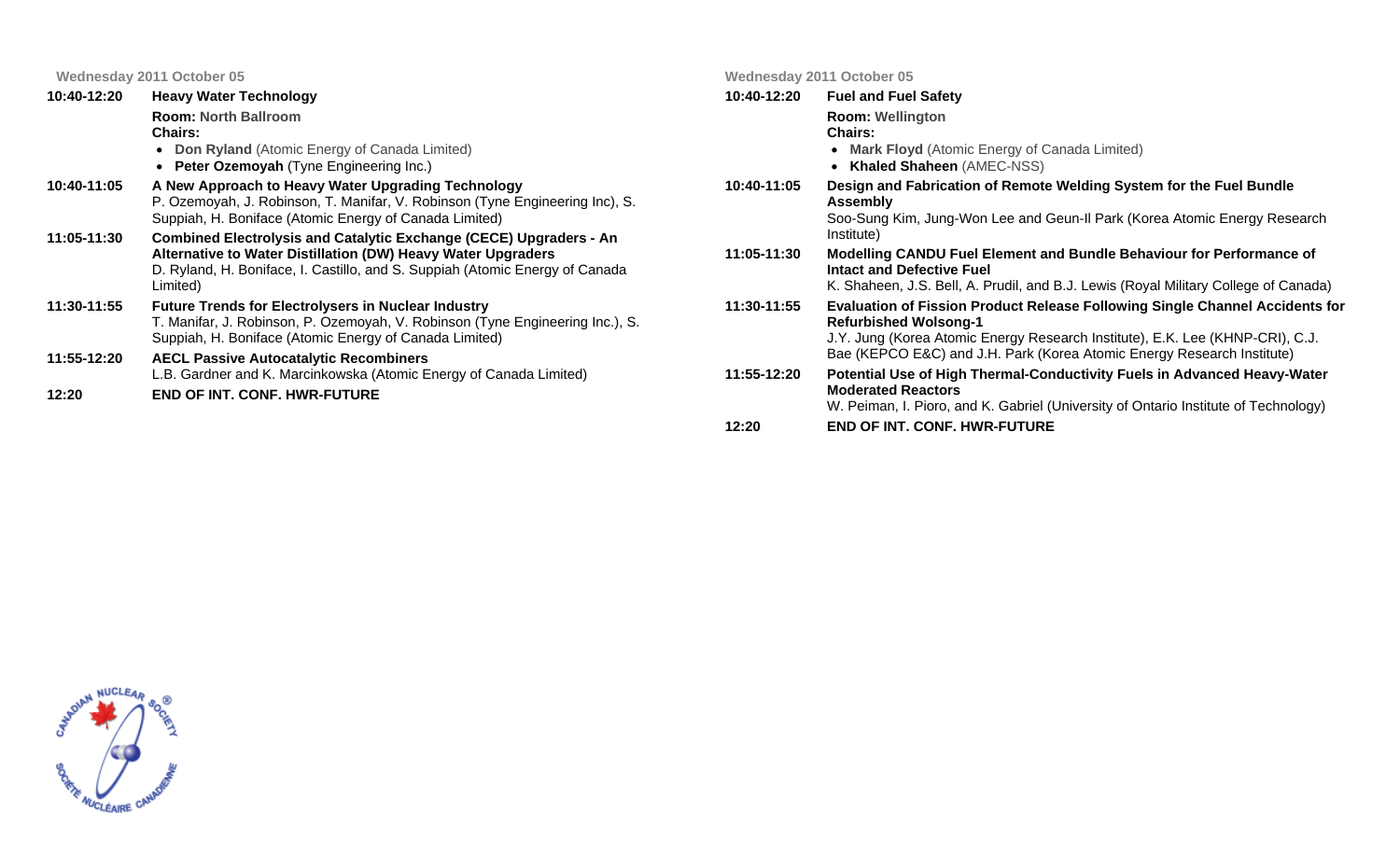**Int. Conf. HWR-Future Technical Tour (Registered Participants Only) 07:30Departure from Ottawa Marriott Hotel (Shuttle bus)** 

**07:30-09:30 Travel from Ottawa to Chalk River Laboratories** 

**09:30-10:30 Welcoming address and Introduction** 

**10:30-12:30 Tour of Chalk River Laboratories Facilities** 

**12:30-13:30 Lunch** 

**13:30-16:00 Tour of Chalk River Laboratories Facilities** 

**16:00-18:00 Travel from Chalk River Laboratories to Ottawa Marriott Hotel (Shuttle bus)**

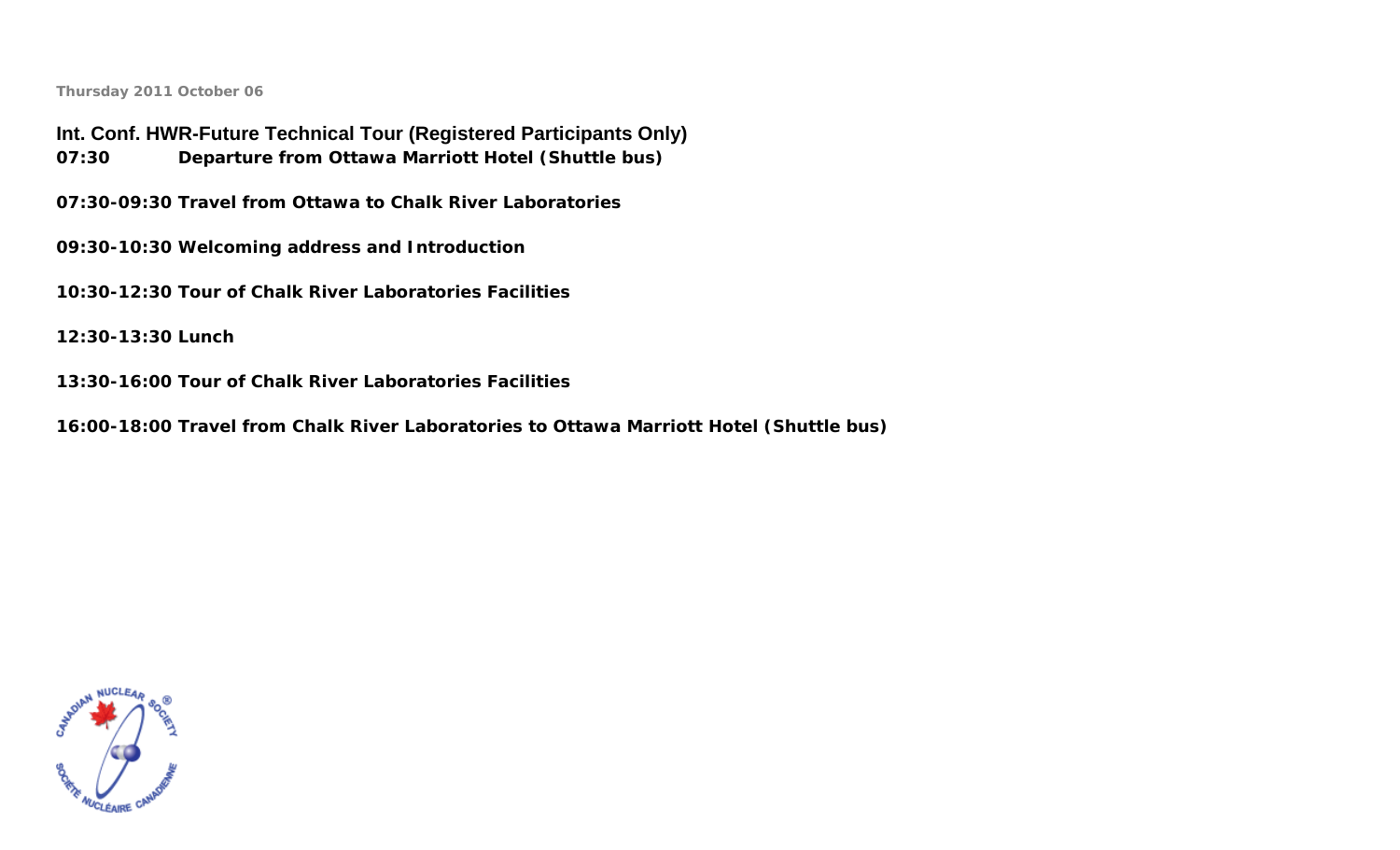

# **International Conference on Future of Heavy Water Reactors (HWR – Future)**

# *Embedded Panel Discussion:*

## **Current Developments and Challenges in Heavy Water Reactor Physics Analyses**

**Organized by Reactor Physics Group of Canadian Nuclear Society** 

**October 4, 2011 Ottawa**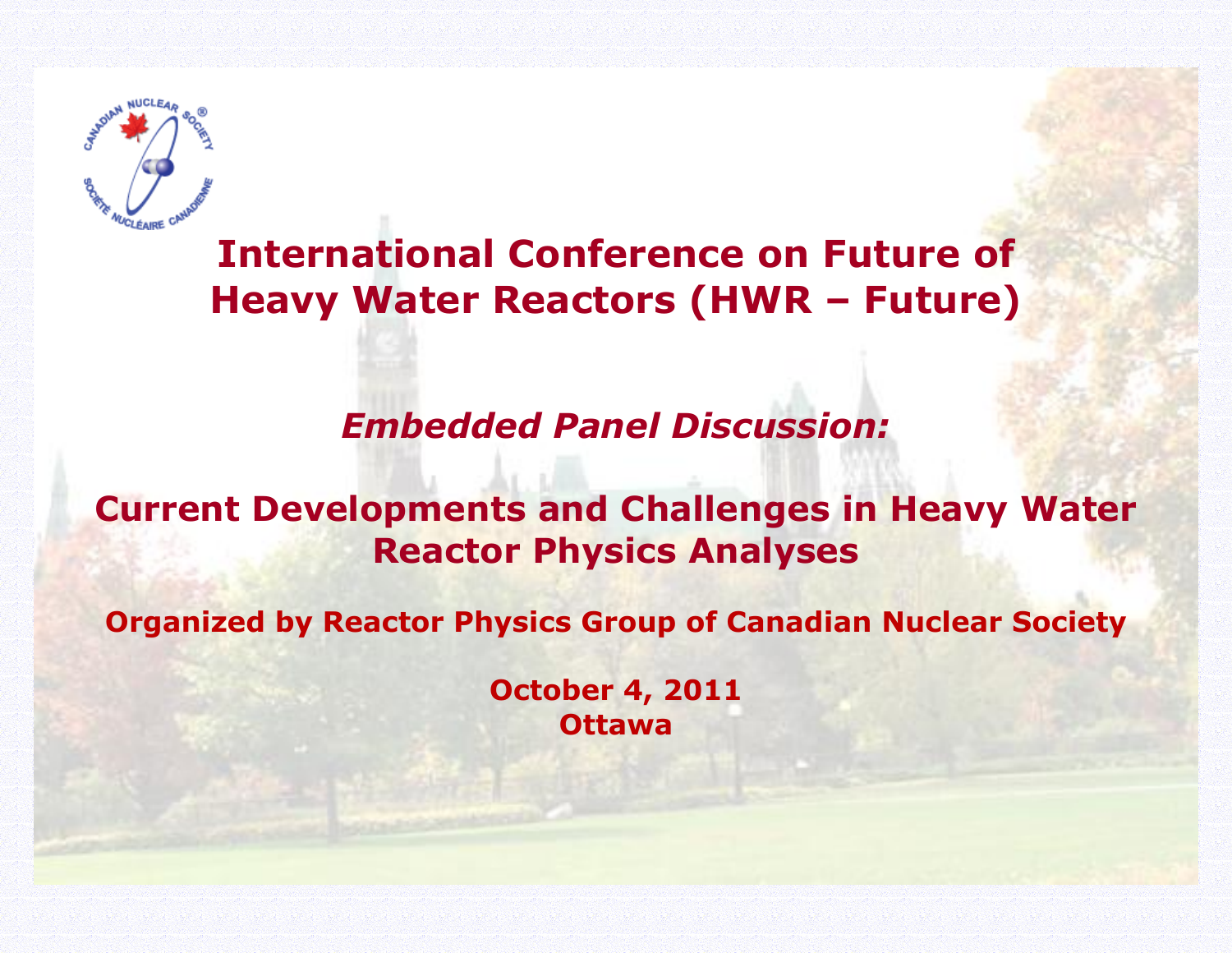

**Ottawa Marriott Hotel**

## **Organizing Committee**

**Dr. Parvaiz Akhtar Rephys Design and Safety Assessment**

**Dr. Dumitru Serghiuta Canadian Nuclear Safety Commission**

> **Dr. Adriaan Buijs McMaster University**

## **Program**

**October 4: 13:30 – 17:30 Panellists Presentations and Discussions**



## **Topics**

- **Present neutronics computational schemes for heavy water reactors and challenges related to optimization of operational and licensing needs for life extension**
- **Full core transport methods in HWR: drivers and trends**
- **Coupled neutronics-thermalhydraulics codes**
- **Developmental needs pertaining to advanced HWR designs and new fuel cycles**
- **Verification and validation activities and related qualification of uncertainties**
- **Developmental needs to address evolution of regulatory and licensing requirements**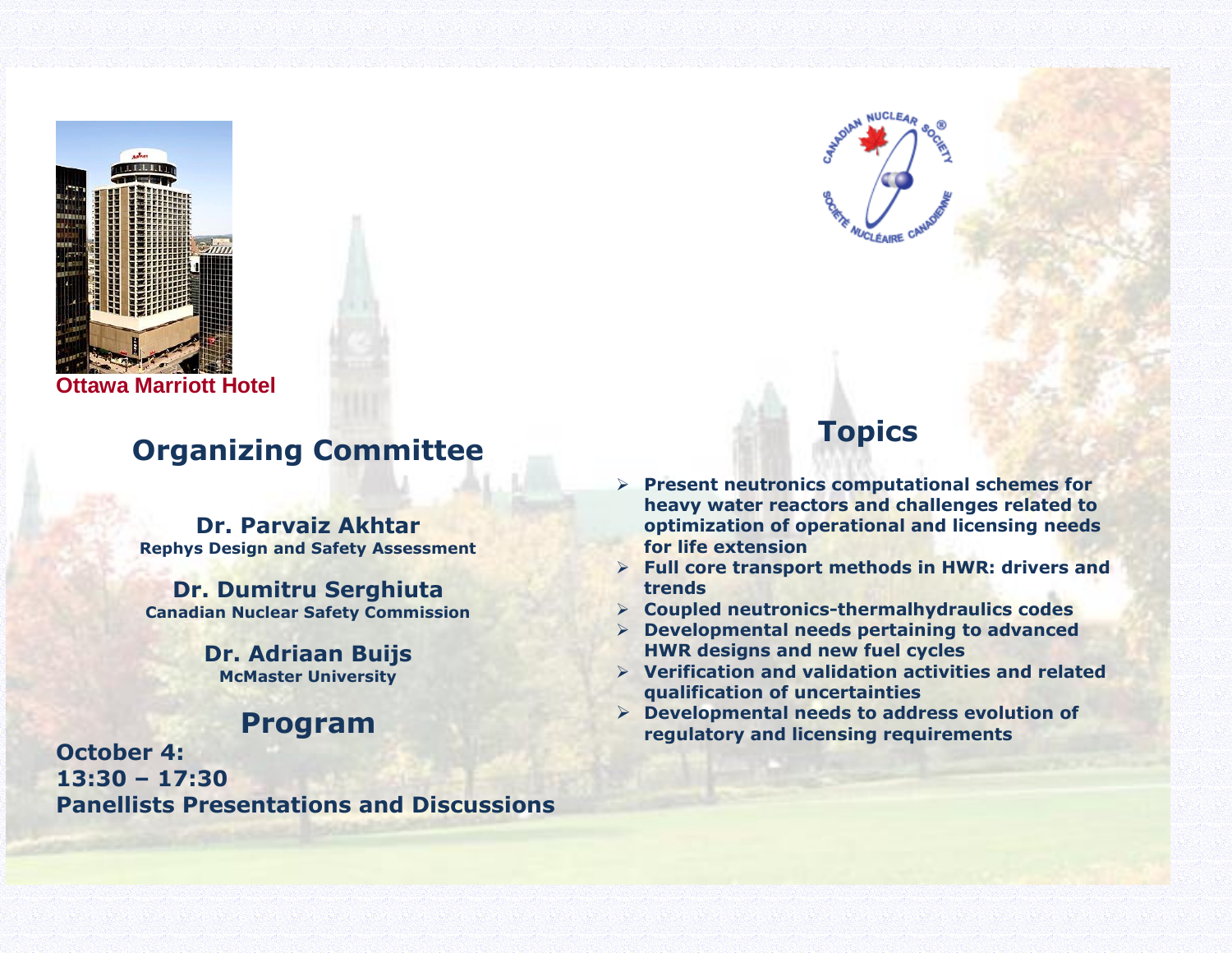## **Panellists**



 **Dr. Darren D. Radford** *Manager, Nuclear Science Division Chalk River Laboratories, AECL, Canada*



**Prof. Paul J. Turinsky** *North Carolina State University, USA*



**Dr. P.D. Krishnani** *Head, Reactor Physics Design Division of BARC, Senior Professor of Homi Bhabha National Institute, India*



**Prof. Farzad Rahnema** *Georgia Institute of Technology, George W. Woodruff School*, USA



**Dr. Adriaan Buijs** *MacMaster University, Canada*



**Dr. Yonghee Kim** *Associate Professor, KAIST, Korea*



**Dr. Jim Donnelly** *Principal Consultant in Reactor Physics, AMEC NSS, Canada*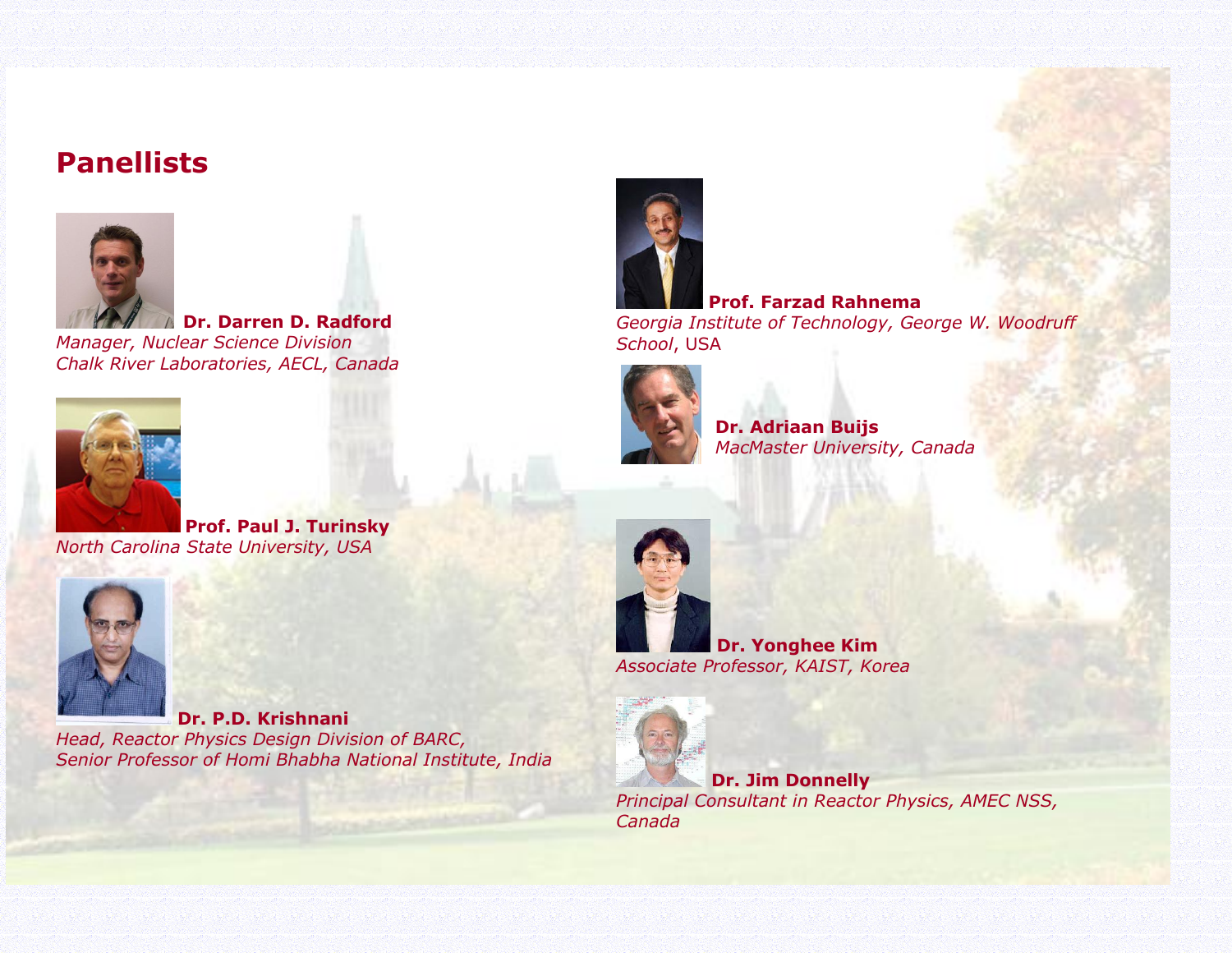## **Co-Chairs**



### **Dr. Parvaiz Akhtar**

Dr. Parvaiz Akhtar has a B.Sc. (Hon) in physics and math and a M.Sc. and Ph.D. in Nuclear Engineering from the University of Michigan, Ann Arbor. He has over 35 years of experience in various areas of CANDU design and safety analysis and related regulatory activities.

His first 16 years were spent at the AECL where he worked as a reactor physicist, Head of the Lattice Physics Section and Head of Commissioning Physics and Fuel Warranties Section. His main activities included various aspects of reactor physics and fuel management analyses; certain aspects of nuclear design for Bruce A&B, Pickering B,CANDU 6 and 900MWand 1200MW conceptual studies; commissioning and start-up of CANDU reactors in Canada, S. Korea and Argentina, and, meeting AECL contractual obligations on specific fuel warranties.

In addition to industry experience, Dr. Akhtar has over 20 years of regulatory experience at the AECB/CNSC. He joined as a reactor physicist, established the Reactor Physics and Fuel Section and served first as Section Head and then as Director of the Physics and fuel Division. During this period, his main activities and responsibilities included all aspects of related compliance and licensing issues; raising several generic safety issues to deal with identifies deficiencies, resulting LVRF program at Bruce, and related licensing reviews of ACR and MAPLE.

He is currently working as consultant. Recently he was involved in developing CNSC regulatory requirements and review plans for the new builds.

He also recently helped establish Canadian Nuclear Society Reactor Physics Group and is its current chair



#### **Dr. Dumitru Serghiuta**

Dr. Dumitru Serghiuta has over 30 years of experience in various areas of CANDU core nuclear design and safety analysis and related regulatory activities.

He has a M.Sc. and Ph.D. in Nuclear Engineering from the University of Bucharest, Romania.

He started his career in 1979 as a researcher at the Institute for Nuclear Research, Pitesti, Romania, where he contributed and led the development of reactor physics methods and computer codes for design, core tracking, and transient and accident analysis of CANDU reactors with natural uranium and advanced fuel cycles, and design of test conditions for CANDU fuel irradiation in the INR TRIGA reactor. His activities included various aspects of reactor physics and development of specific analysis methods (coupled lattice-cell – full core simulation) for core design and fuel management analyses for CANDU reactors with slightly enriched uranium/low void reactivity fuel and thorium fuel.

He joined CNSC (former AECB) in 1996, where he deals with safety assessment and licensing review of power and research reactors and development of independent assessment capabilities and processes in the area of reactor core nuclear design, fuel management and transient and accident analyses for reactors in operation and new reactor designs. He initiated and led generic actions items related to replacement of CANDU reactor physics codes and improvement of core tracking and monitoring software, and has been the technical lead reviewer of core design and nuclear performance for Bruce Low Void Reactivity Fuel project and pre-project reviews of ACR-700, ACR-1000 and EC-6.

Elected member of Executive Committee of Reactor Physics Division of American Nuclear Society (2010 – 2012)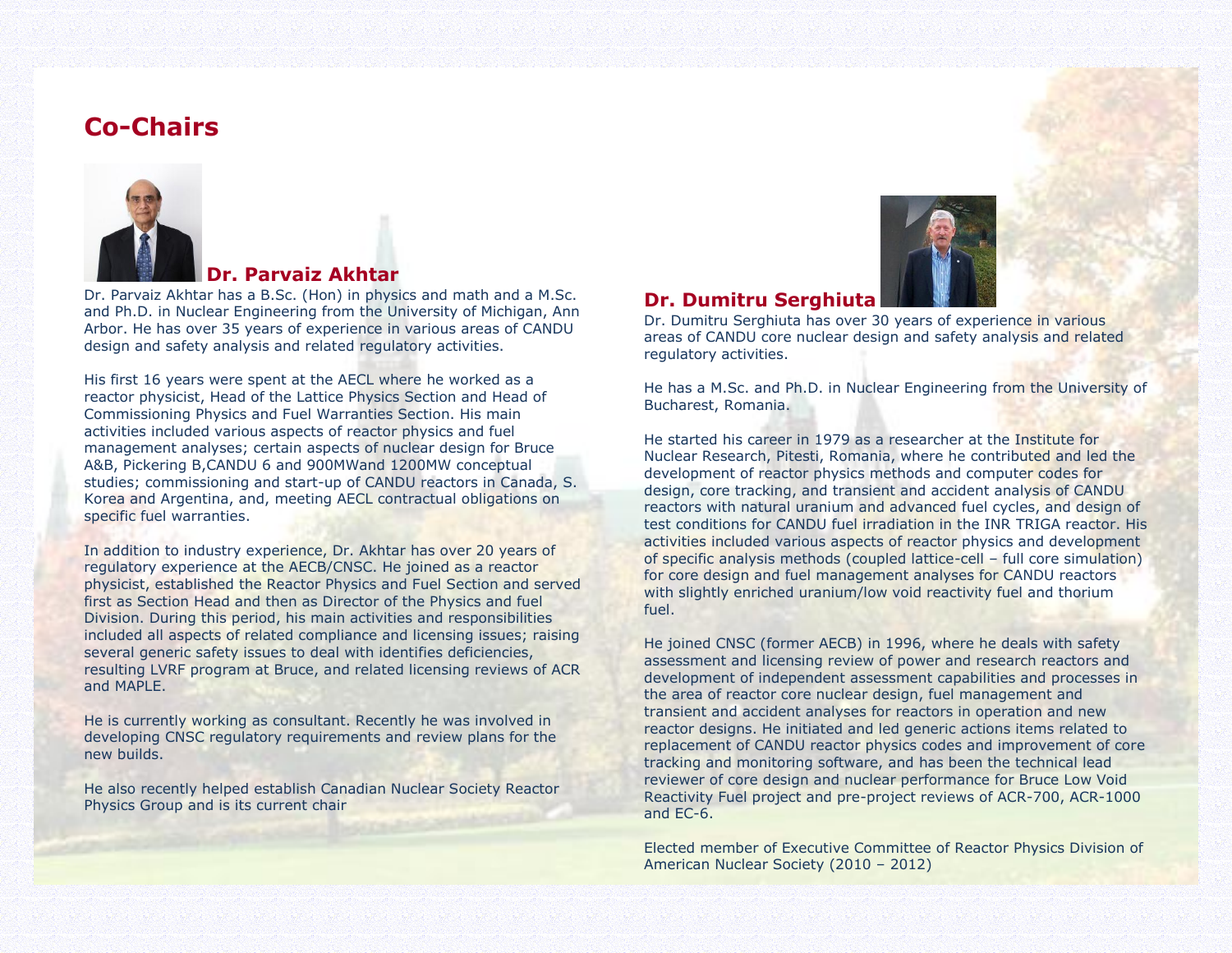#### **Computational Reactor Physics at Chalk River Laboratories – Future Directions**



**D.D. Radford**

**Abstract:** For over sixty years, Canada has been a world leader in nuclear research, medicine and energy production. AECL's Chalk River Laboratories (CRL), located in the Upper Ottawa valley at Chalk River ON., has been a significant contributor to Canada's nuclear success, and is the birthplace of the CANDU technology. The global fleet of CANDU and CANDU-derived reactors currently includes approximately 50 reactors. CRL is the "knowledge base" of the Canadian industry, and represents a major producer of medical isotopes and a leader in nuclear environmental stewardship. Currently, AECL is undergoing a major restructuring including the divestiture of its commercial business. As part of the restructuring, AECL is re-focusing its efforts to better align with current Government priorities. The role of the laboratories going forward is viewed by Government to be a national Nuclear Laboratory (NL) applying science and technology for the benefit of Canadians and the world by way of specialized expertise, facilities and the unique ability to work with radioactive materials. As such, the NL seeks to renew its relationships with the Canadian nuclear industry, universities and the regulator, thereby positioning itself as a bridge between these communities.

Ongoing research in the area of reactor physics continues to represent a key activity at the NL in both experimental and software development in support of the design and safe operation of CANDU power reactors.

This presentation will discuss research and outreach efforts currently underway at the NL in computational reactor physics. Areas of current interest include new computational schemes for neutron transport, coupled code development, and advanced HWR and fuel cycle

designs/optimizations. The presentation will discuss specific initiatives including:

- a) Renewed outreach and collaboration efforts.
- b) Physics modeling of advanced Thorium-based fuel cycles and the SCWR.
- c) The development of reactor physics models for an independent rigorous nuclear safety analysis capability for independent reviews which satisfy the following attributes:
	- Ease-of-use: single input/execution/output
	- General applicability: accurate and useful for many systems
	- Rigorous QA: extensive validation
	- Independent capability: verification of "Industry" software
- d) The application of mesh-free representations of the spatial distribution of the neutron flux to the neutron transport problem.
- e) The development of a 'backbone' providing a common information interface for coupled code calculations.

**Bio-sketch: Dr. Radford** continues a successful career with AECL, with more than 22 years of research experience holding positions as a senior scientist, program manager, technical lead, and various management roles. Darren is currently the Manager of the Computational Reactor Physics Branch at Atomic Energy of Canada Limited (AECL), and the Program Manger for all activities related to CANDU Inc. Support. He has extensive experience in fundamental research in the development of CANDU reactor technology, including fuel channel design and safety, reactor safety and licensing, and reactor physics. Dr. Radford started his career with AECL at the Whiteshell Laboratories in 1988, and from 2000 to 2002, was on sabbatical from AECL performing materials science research at the Cavendish Laboratory, Cambridge University. In 2002 Dr. Radford was appointed as a Research Professor at the Mechanical Engineering Department, Cambridge University, and rejoined AECL at Chalk River Laboratories (CRL) in 2005.

Dr. Radford is a graduate of the University of Winnipeg, Applied Mathematics and Physics (B.Sc.); University of Manitoba, Mechanical Engineering (M.Sc.); and Carleton University, Mechanical and Aerospace Engineering (Ph.D.).

Dr. Radford is a Member of the American Physical Society; DYMAT (Mechanical and Physical Behaviour of Materials Under Dynamic Loading); the Canadian Nuclear Society; United Kingdom Impact Club; and fellow of the Cambridge Philosophical Society.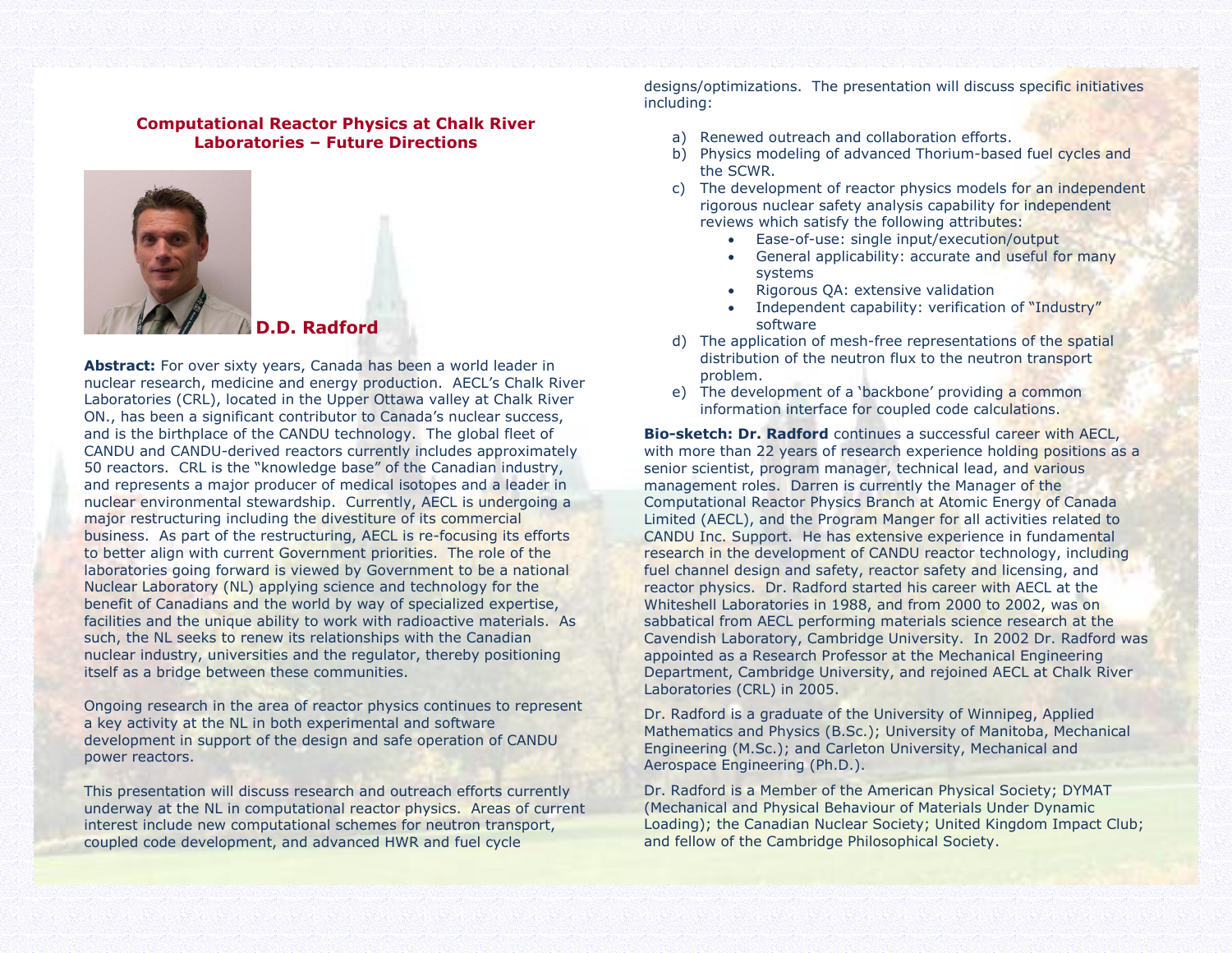#### **The Drivers for Advanced Reactor Physics Capabilities**



#### **Prof. Paul J. Turinsky**

Abstract: If we consider the prediction capabilities of the various phenomena that are relevant to nuclear power reactors, one would conclude that computational reactor physics displays the best prediction accuracy. So is the continuing effort to further enhance capabilities in this area well founded? The talk will address how the interactions with other phenomena is dependent upon enhanced computational reactor physics capabilities, and the impact of advances in uncertainty quantification and data assimilation on the capabilities required.

**Bio-Sketch: Paul J. Turinsky** is Professor of Nuclear Engineering at North Carolina State University, where he also services as Coordinator of the Interdisciplinary Graduate Program on Computational Engineering and Sciences, and University Representative to the Battelle Energy Alliance Nuclear University Collaborators which is associated with the operation of Idaho National Laboratory. He also serves as Chief Scientist for the Consortium for Advanced Simulation of Light Water Reactors (CASL), one of the three US Department of Energy's Energy Innovation Hubs.

His area of expertise is computational reactor physics, with a focus on nuclear fuel management optimization, space-time kinetics, sensitivity/uncertainty analysis and adaptive core simulation.

Professor Turinsky is a Fellow of the American Nuclear Society (ANS) and recipient of numerous awards including the Glenn Murphy Award (ASEE), E. O. Lawrence Award in Nuclear Energy (US DOE), Eugene P. Wigner Reactor Physics Award (ANS) and Arthur Holly Compton Award (ANS).

He serves on several advisory committees and retains a consulting practice supporting industry and government.

#### **Development of Full Core Transport Methods in India**



#### **Dr. P.D. Krishnani**

**Abstract:** Conventionally, the reactor core design and analysis simulations are performed in two steps: homogenisation of fuel assemblies as infinite lattices, with 1D/2D neutron transport (Sn, collision probability) and use these homogenised parameters in whole core 3-D neutron transport / diffusion simulations. Though the procedure was found to be acceptable with the limited computing power available, concerns over the accuracy of the homogenisation remained. The approximation in homogenising a single lattice at a time, inaccurate boundary conditions on the Wigner cell, averaged cross sections and use of diffusion theory introduce uncertainties requiring large scale validation with experiments. The pin power reconstruction de-homogenisation involves further approximation. With the new generation of reactor designs with more complex geometries, more heterogeneities and newer materials, these approximations would lead to even larger uncertainties.

With enormous computing power available today, there is a recent trend to explore the whole core simulations without any spatial homogenisation. Such simulations require the best of modelling, solution algorithms and massive parallelization techniques. Even with the computing resources that are employed, it is a huge task to analyze a benchmark such as proposed in OECD/NEA C5–G7 benchmark problems for LWR configurations with MOX fuel assemblies. Department of Atomic Energy has been currently working on many innovative reactor concepts suited for its needs such as Advanced Heavy Water Reactor (AHWR), Compact high Temperature Reactor (CHTR) etc. For such complex physics design problems, we have initiated a program to develop a comprehensive neutron transport analysis capability. A 3-D whole core neutron transport code, ATES3, based on Sn-method and coarse mesh finite differencing has recently been developed in RPDD, BARC. ATES3 is currently being used in neutron transport simulations of India's heavy water reactor designs such as Advanced Heavy Water Reactor (AHWR) and AHWR-Critical Facility, PHWR etc. The cell/assembly homogenisation is performed with a collision probability/Interface current method based 2-D lattice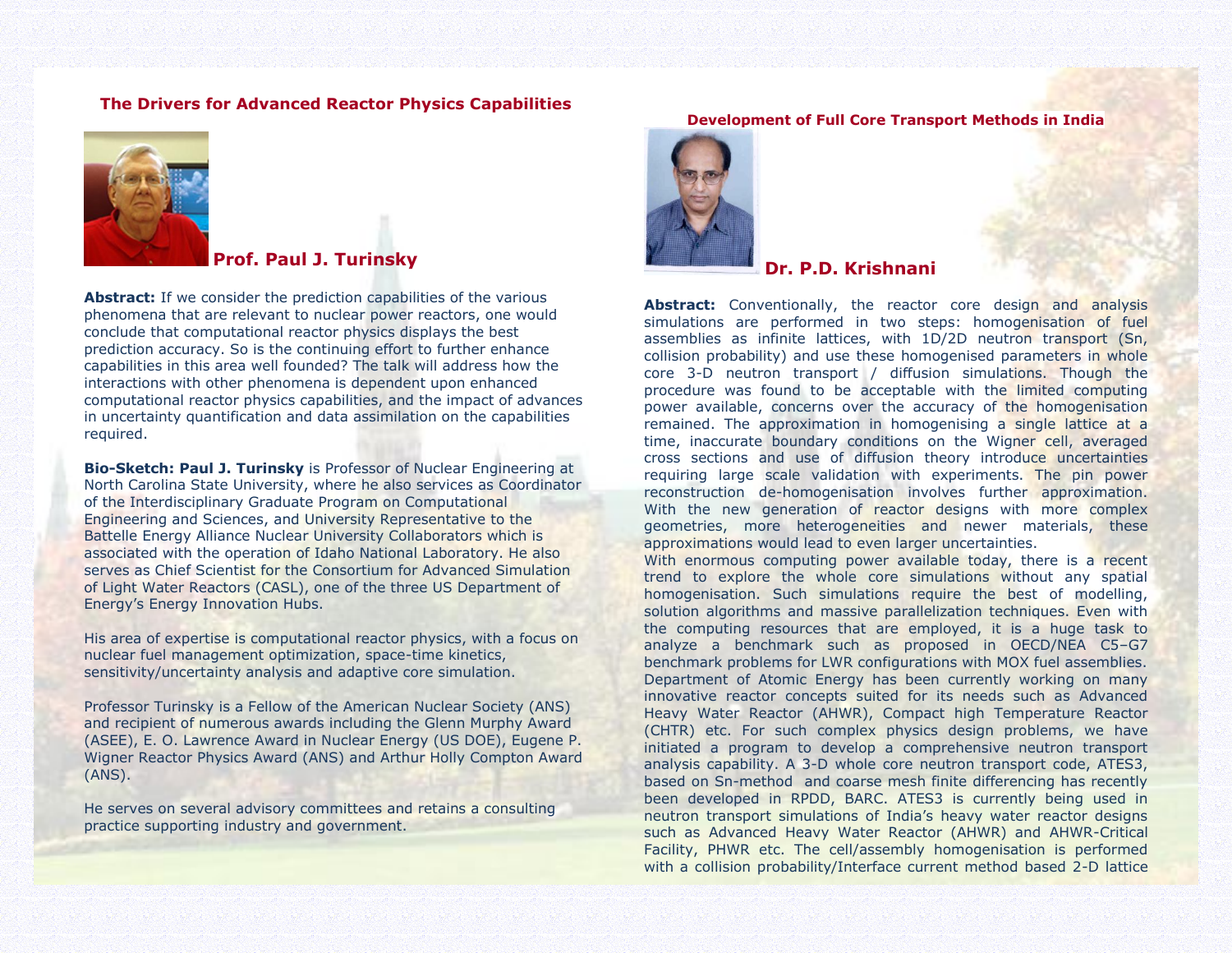analysis code ITRAN and used in ATES3. It has been envisaged to use ATES3 to simulate heavy water reactor cores without spatial homogenisation. For such efforts, efficient acceleration technique, like Krylov subspace based solution schemes, have been developed and the code has also been parallelised on BARC's ANUPAM series of supercomputers. In addition, RPDD has also initiated work on the development of Method of Characteristics based code and has developed a 1-D MoC code 'Inmocs' which is being expanded to 2-D MoC code.

**Bio-Sketch:** Dr. Krishnani has been working in area of reactor physics in Bhabha Atomic Research Centre since 1974. He currently heads Reactor Physics Design Division of BARC and is also a Senior Professor of Homi Bhabha National Institute. He was awarded Ph.D. degree in Physics from Mumbai University for the thesis entitled "A Method for Solving Integral Transport Equation for Pressurized Heavy Water Cluster Geometry" in 1985. He has developed a number of lattice analysis codes for PHWRs, PWRs, BWRs and HTRs which are most sophisticated and state-of-the-art software for reactor design. Presently, he is also associated with the development of neutron transport theory code based on method of characteristics and development of fuel management code for PHWRs based on automatic selection of fuel channels for refueling and core follow up. He has also taken part in various CRPs on PHWRs, BWRs, PWRs and VVERs initiated by IAEA. He was acting as Technical Officer from India for the INPRO Collaborative Project on "Further Investigations of the U233/Th Fuel Cycle" and was the Chief Scientific Investigator for the CRP on "Development of Small Reactor without On-Site Refuelling". He has contributed towards the study of utilization of thorium and MOX fuel in TAPS-1/2 as well as 220 MWe PHWR. Dr. Krishnani has been associated with the design of 540 MWe PHWR, Advanced Heavy Water Reactor (AHWR) and high temperature reactors. He is in charge of the physics design of AHWR, Compact High Temperature Reactor and Innovative High Temperature Reactor for Hydrogen production. He is member of number of safety committees in AERB and BARC. He has more than 300 publications to his credit in the international journals, National and International symposia and in the form of reports.





#### **Prof. Farzad Rahnema**

**Abstract:** We will first discuss the limitations of the current methods used in heavy water reactor (HWR) physics analysis and then highlight the challenges of ongoing developments in whole core transport methods will be highlighted. We conclude by introducing an innovative radiation transport method for whole core water reactor calculations including the HWRs.

The new method overcomes many of the limitations inherent in current industry methods which are based on loosely coupled transport and diffusion theories. Notable limitations are the use of single lattice transport theory calculations with approximate boundary conditions (e.g., full specular reflection) and geometry, cross section homogenization, ad hoc dehomogenization (fuel pin reconstruction) and homogenized diffusion theory calculations.

**Bio-Sketch: Dr. Rahnema** received his PhD from the University of California in Los Angeles in 1981. From 1981 to 1992, he was at General Electric Nuclear Energy. His responsibility included GE's 3-D Nuclear/Thermal Hydraulics BWR Core Simulator PANACEA used for design, monitoring and prediction of BWR cores. He led the development of three versions (8-10) of the simulator. He joined Georgia Institute of Technology in October 1992 and is currently Professor and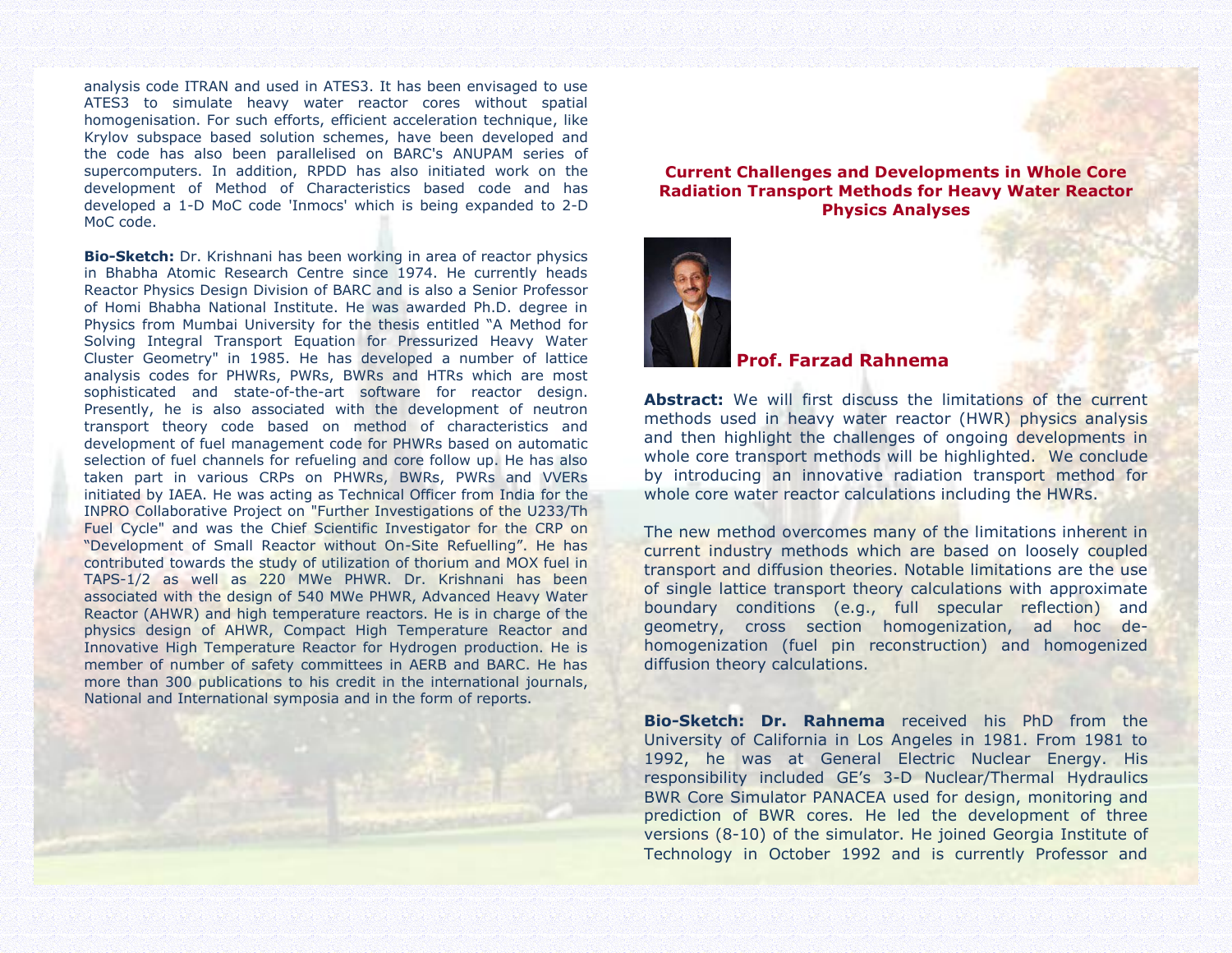Chair of the Nuclear and Radiological Engineering and Medical Physics Programs. He also holds an adjunct Professor appointment at the Emory University Radiation Oncology Department. His research activity and interest have been in the areas of reactor physics and radiation transport.

Dr. Rahnema is a Fellow of the American Nuclear Society (ANS), chair of the honors and award committee of the ANS mathematics and computation (M&C) division. He has also chaired the ANS reactor physics and M&C divisions as well as the Board of Directors of the Southeast Universities Nuclear Reactors Institute for Science and Education (SUNRISE)

#### **On the Validation and Qualification of Reactor Physics Codes**





#### **Dr. Adriaan Buijs**

**Abstract:** In my presentation, I will briefly outline some of the steps that need to be taken to gain confidence in the validity of calculations of the neutronic properties of reactor cores. These include benchmarking through code-to-code comparisons, validation of codes through comparisons with experiments, sensitivity and uncertainty calculations, and the design of appropriate experiments for code validation.

**Bio-Sketch: Dr. Adriaan Buijs** has been with Atomic Energy of Canada Limited from 2001 to 2008, first as senior scientist in safety and licensing in the Reactor Core Physics division, then as section head for neutronic overpower protection in CANDU reactors.

In 2006 he became manager of the Physics Design group for the ACR-1000. In January 2009 Adriaan was appointed as professor in the Engineering Physics Department of McMaster University in Hamilton.

Adriaan has a Master's degree in experimental physics from the State University in Utrecht. He received a PhD from the same

University on work on photon-photon collisions studied at the Stanford Linear Accelerator Center in California, USA. Prior to joining AECL, he was fellow and staff member at CERN, the European Centre for Particle Physics from 1986 to 1994. From 1994 to 2001 he was full professor of experimental physics at Utrecht University and director of the particle physics department.

Adriaan has been chairman of the Sheridan Park Branch of CNS from 2004 to 2008, secretary of the CNS executive from 2004 to 2006, and president in 2010/11. He is currently treasurer of the Golden Horseshoe Branch of the CNS.

#### **Needs for Improvements in the CANDU Reactor Physics Methodologies**



#### **Dr. Yonghee Kim**

**Abstract:** Starting with a brief review of the current physics methods, the presentation tackles current technical issues and problems in the area of the physics analysis of CANDU, including:

- Challenges and issues in the lattice calculations including fuel depletion
	- o Higher-fidelity methods to account for the Doppler broadening effects
	- o Need to develop few-group equivalent parameters in systematic way
- Challenges and issues in the 3-D core analyses
	- o Need to develop high-order nodal methods based on the equivalence theory
	- o Need for a better TH-coupled core analysis
	- o Needs for the microscopic depletion methods
- Issues related to the safety parameters of CANDU 6